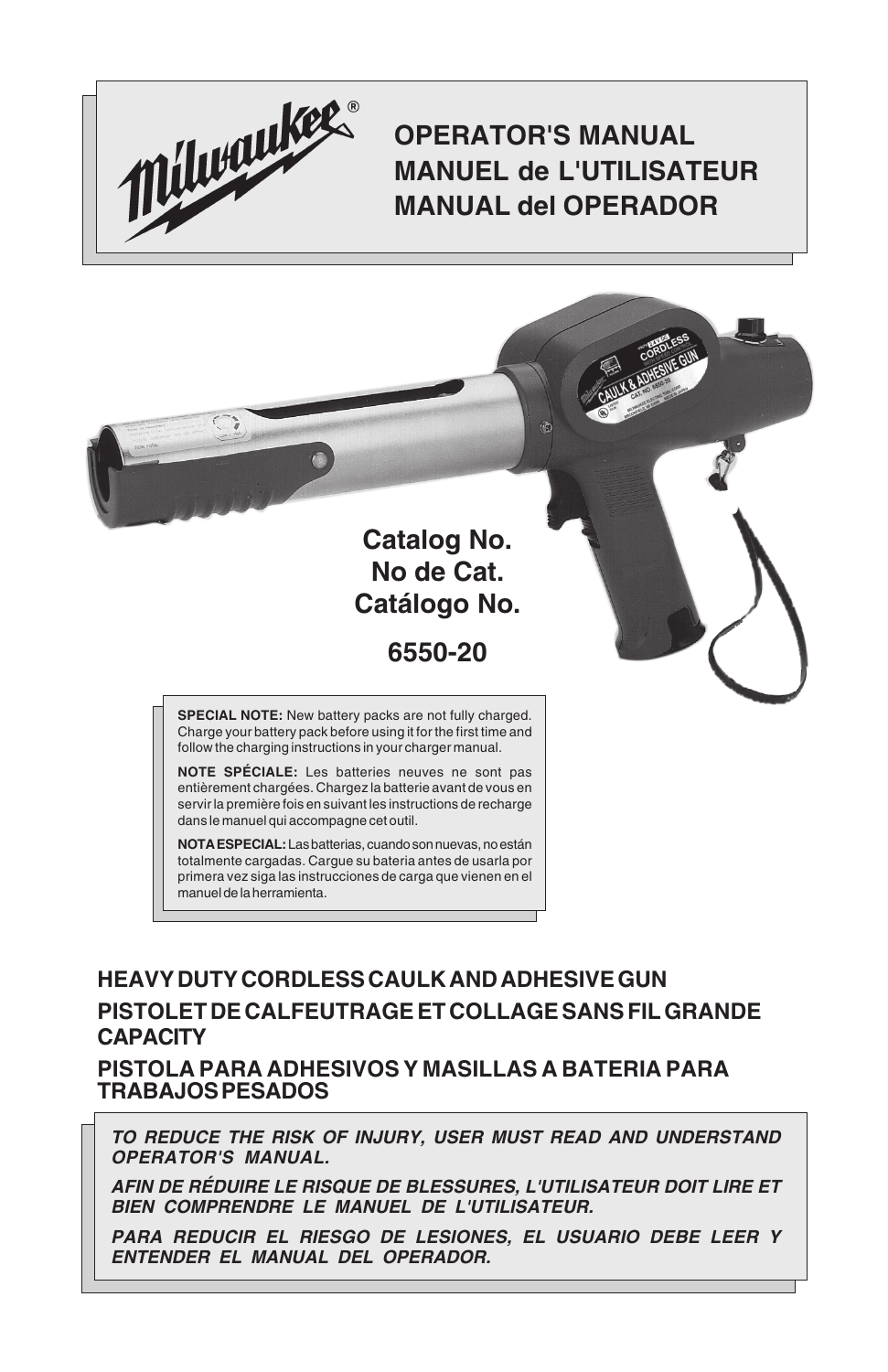**GENERAL SAFETY RULES-FOR ALL BATTERY OPERATED TOOLS**



**READ AND UNDERSTAND ALL INSTRUCTIONS. Failure to follow all instructions listed below, may result in electric shock, fire and/or serious personal injury. SAVE THESE INSTRUCTIONS**

### **WORK AREA**

- 1. **Keep your work area clean and well lit.** Cluttered benches and dark areas invite accidents.
- 2. **Do not operate power tools in explosive atmospheres, such as in the presence of flammable liquids, gases, or dust.** Power tools create sparks which may ignite the dust or fumes.
- 3. **Keep bystanders, children, and visitors away while operating a power tool.** Distractions can cause you to lose control. Protect others in the work area from debris such as chips and sparks. Provide barriers or shields as needed.

### **ELECTRICAL SAFETY**

- 4. **Do not abuse the cord. Never use the cord to carry the tool. Keep cord away from heat, oil, sharp edges, or moving parts. Replace damaged cords immediately.** Damaged cords may create a fire.
- 5. **A battery operated tool with integral batteries or a separate battery pack must be recharged only with the specified charger for the battery.** A charger that may be suitable for one type of battery may create a risk of fire when used with another battery.
- 6. **Use battery operated tool only with specifically designated battery pack.** Use of any other batteries may create a risk of fire.

### **PERSONAL SAFETY**

- 7. **Stay alert, watch what you are doing, and use common sense when operating a power tool. Do not use tool while tired or under the influence of drugs, alcohol, or medication.** A moment of inattention while operating power tools may result in serious personal injury.
- 8. **Dress properly. Do not wear loose clothing or jewelry. Contain long hair. Keep your hair, clothing, and gloves away from moving parts.** Loose clothes, jewelry, or long hair can be caught in moving parts.
- 9. **Avoid accidental starting. Be sure switch is in the locked or off position before inserting battery pack.** Carrying tools with your finger on the switch or inserting the battery pack into a tool with the switch on invites accidents.
- 10**. Remove adjusting keys or wrenches before turning the tool on.** A wrench or a key that is left attached to a rotating part of the tool may result in personal injury.
- 11. **Do not overreach. Keep proper footing and balance at all times.** Proper footing and balance enable better control of the tool in unexpected situations.
- 12. **Use safety equipment. Always wear eye protection.** Dust mask, nonskid safety shoes, hard hat, or hearing protection must be used for appropriate conditions.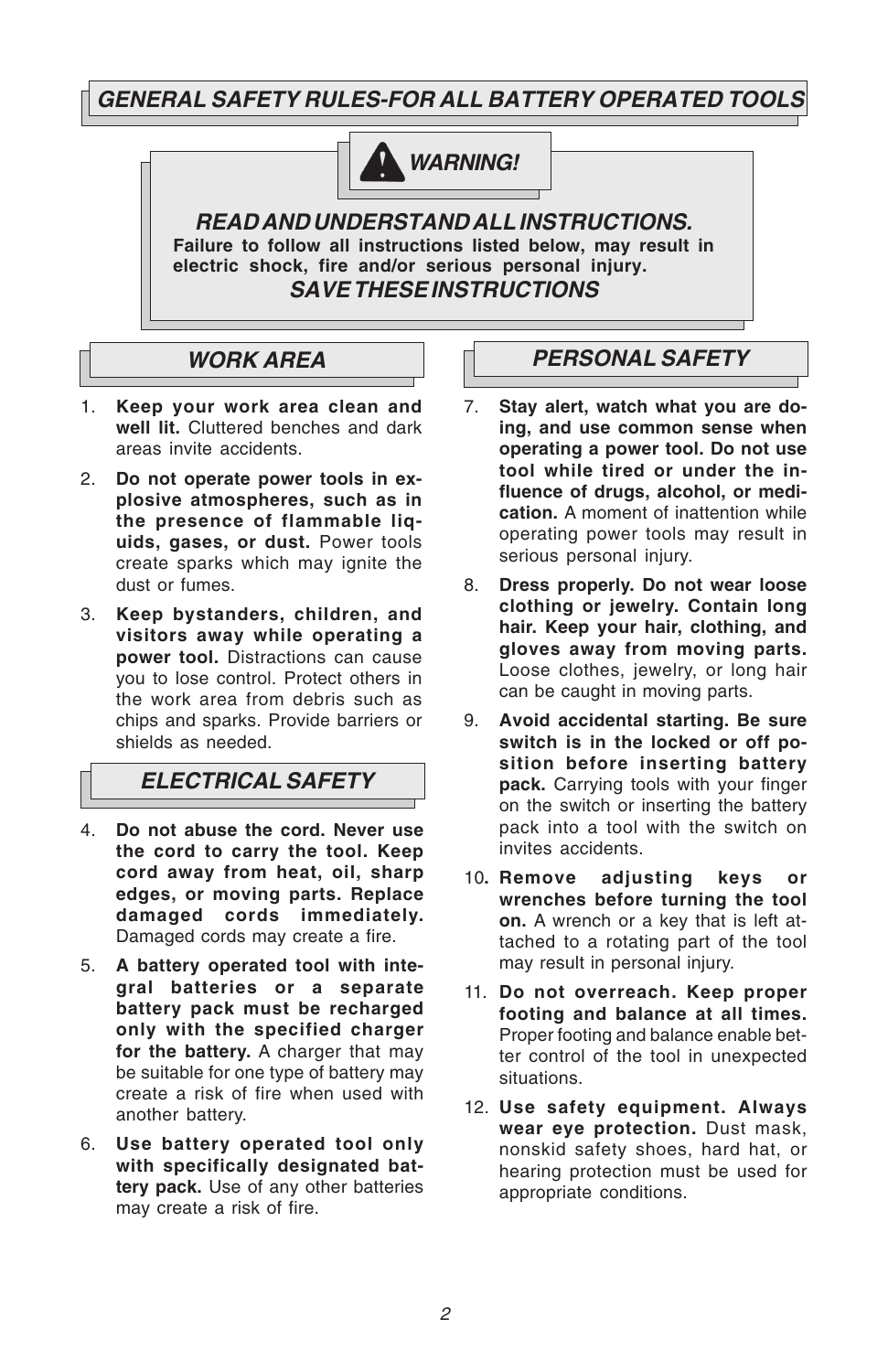### **TOOL USE AND CARE**

- 13. **Use clamps or other practical way to secure and support the workpiece to a stable platform.** Holding the work by hand or against your body is unstable and may lead to loss of control.
- 14. **Do not force tool. Use the correct tool for your application.** The correct tool will do the job better and safer at the rate for which it is designed.
- 15. **Do not use tool if switch does not turn it on or off.** A tool that cannot be controlled with the switch is dangerous and must be repaired.
- 16. **Disconnect battery pack from tool or place the switch in the locked or off position before making any adjustments, changing accessories, or storing the tool.** Such preventive safety measures reduce the risk of starting the tool accidentally.
- 17. **Store idle tools out of reach of children and other untrained persons.** Tools are dangerous in the hands of untrained users.
- 18. **When battery pack is not in use, keep it away from other metal objects like: paper clips, coins, keys, nails, screws, or other small metal objects that can make a connection from one terminal to another.** Shorting the battery terminals together may cause sparks, burns, or a fire.
- 19. **Maintain tools with care. Keep cutting tools sharp and clean.** Properly maintained tools with sharp cutting edge are less likely to bind and are easier to control.
- 20. **Check for misalignment or binding of moving parts, breakage of parts, and any other condition that may affect the tool's operation. If damaged, have the tool serviced before using.** Many accidents are caused by poorly maintained tools. Do not use a damaged tool. Tag damaged tools "Do not use" until repaired.
- 21. **Use only accessories that are recommended by the manufacturer for your model.** Accessories that may be suitable for one tool may create a risk of injury when used on another tool.

#### **SERVICE**

- 22. **Tool service must be performed only by qualified repair personnel.** Service or maintenance performed by unqualified personnel may result in a risk of injury.
- 23. **When servicing a tool, use only identical replacement parts. Follow instructions in the Maintenance section of this manual.** Use of unauthorized parts or failure to follow Maintenance Instructions may create a risk of shock or injury.

### **SPECIFIC SAFETY RULES**

- 1. **Keep hands out of the plunger and plunger rod area of the caulk gun.** Fingers can be pinched between the tube holder and the plunger.
- 2. **Maintain labels and nameplates.** These carry important information. If unreadable or missing, contact a MILWAUKEE service facility for a free replacement.

| Symbology                  |                                                        |  |
|----------------------------|--------------------------------------------------------|--|
| <b>RBRC</b><br>RRR<br>r. 4 | Properly Recycle<br>Nickel Cadmium<br><b>Batteries</b> |  |
|                            | <b>Direct Current</b>                                  |  |
|                            | Underwriters<br>Laboratories, Inc.                     |  |

| Cat. No.   | Volts  |
|------------|--------|
| 6550-20    | 2.4 DC |
| 48-59-0300 | 120 AC |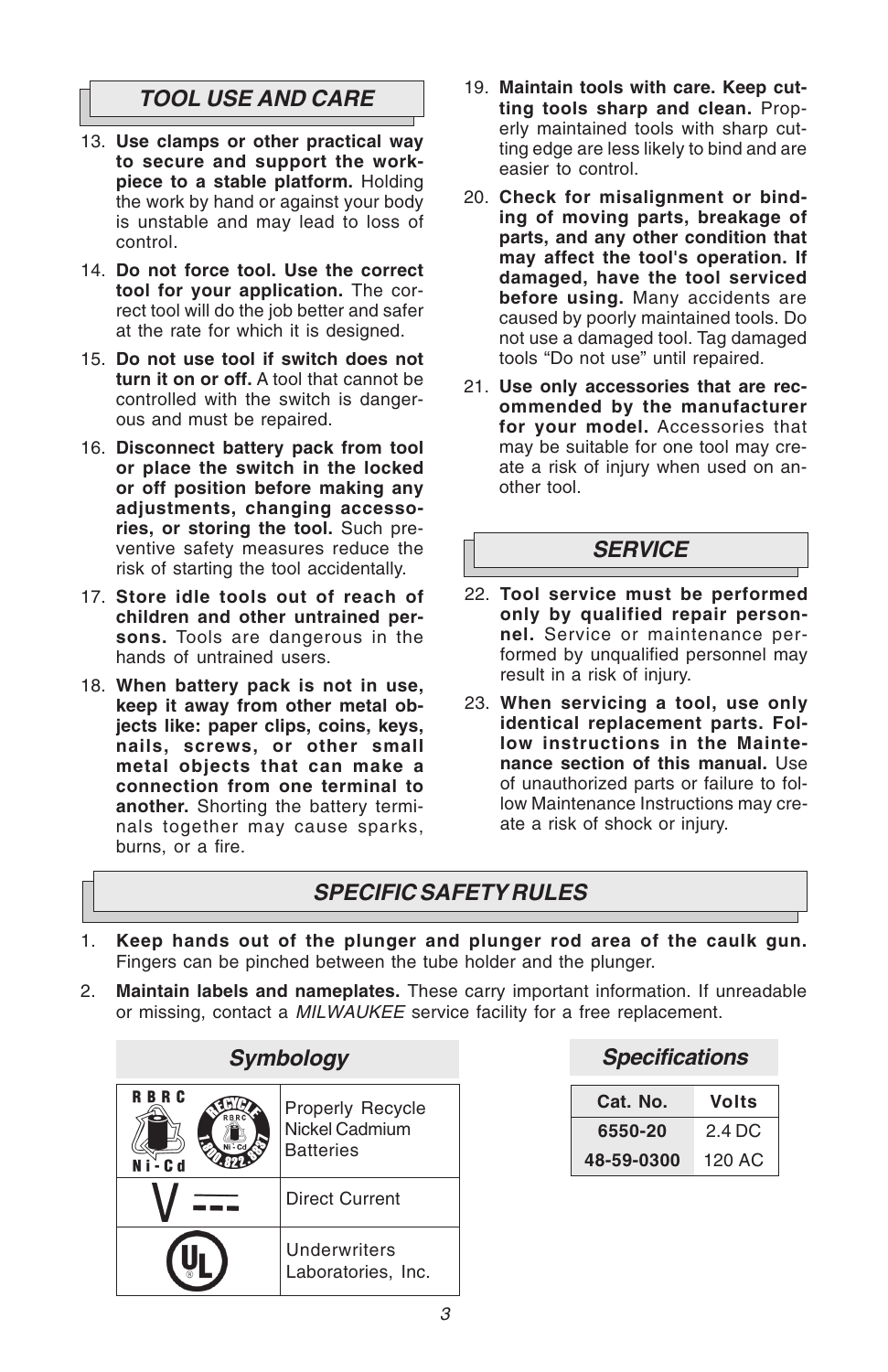

### **CHARGING & USING BATTERY PACKS**



Charge your battery pack before you use your tool for the first time and when your tool no longer performs with the power and torque needed for the job. Never completely discharge the battery pack. Standard charging time will vary according to the type of charger you use. The charging time will also vary depending on the supply voltage and charge needed. For example, if your battery pack does not require a full charge, charging time will be less.

FOR SPECIFIC CHARGING INSTRUCTIONS, PLEASE READ THE CHARGER OPERATOR'S MANUAL SUPPLIED WITH YOUR CHARGER.

Battery packs are affected by temperature. Your battery pack will perform best and have longest life if it is charged when the temperature is between 60°-80°F (15°- 27°C). Do not charge in temperatures below 40°F (5°C) or above 105°F (40°C). Under these conditions, capacity will be reduced. (See "Maintenance").

#### **Removing Battery Pack from Tool (Fig. 1)**



Push in the release buttons and pull the battery pack away from the tool.

#### **Inserting Battery Pack into Tool (Fig. 2)**

The battery pack may feel warm after the charging cycle. If it is warm, maximize the output of the battery by allowing it to cool for a few minutes before inserting it into the tool.



To insert the battery pack into the tool, push in the release buttons and slide it into the body of the tool.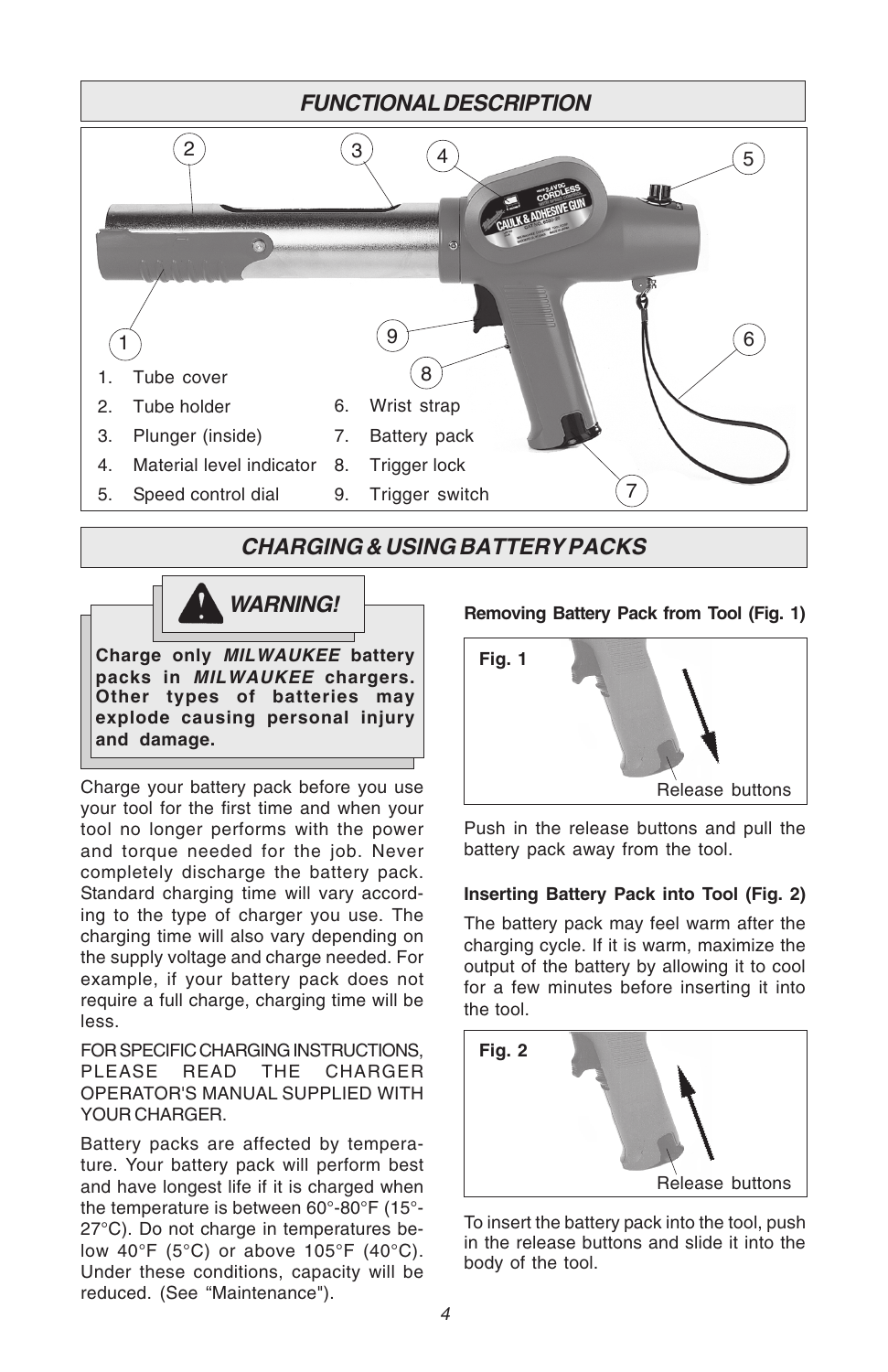### **ASSEMBLY**



#### **Preparing the caulk or adhesive tube**

- 1. Cut the nozzle of the tube at an angle and size (typically about 3/8") to suit the job. A smaller nozzle diameter requires more force to push the caulk and faster battery consumption.
- 2. Break the inner seal of the tube with a piece of wire or a long nail.

If the inner seal is not broken, the caulk material may be forced out the rear end of the tube and damage the caulk gun.

Before using a partially filled tube, remove any hardened material with piece of wire or a long nail.

#### **Installing the tube of caulk or adhesive**



- 1. Pull tube cover open.
- 2. Push the tube of caulk into the front of the tube holder.

The plunger will retract as the tube is pushed in.

3. Push the tube cover up and into place.

### **OPERATION**



#### **Starting and Stopping**

1. Start with the speed control dial set at the "Low" position. When the material begins to come out of the tube, adjust the speed control for the proper bead width and material feed rate. Material type, temperature and nozzle diameter will all affect flow rate.

**NOTE:** To adjust the speed, turn the dial on the back of the caulk gun. When using a tube with a small cut diameter, do not use in highest speed setting, or the material may be forced around the rear tube seal.

- 2. Pull trigger to dispense caulk.
- 3. Release trigger to stop dispensing caulk.
- 4. Push trigger lock up to prevent operation. Push trigger lock down to enable trigger.

#### **Clutch**

The motor is protected by a clutch. During normal use the clutch should not ratchet. If the clutch ratchets for more than a few seconds, check to ensure that:

- 1. Nozzle tip is cut.
- 2. Inner seal in the caulk tube is broken.
- 3. Hardened material is removed from the nozzle.

If clutch continues to ratchet:

- 1. Turn the speed control dial to a lower setting.
- 2. Cut nozzle again so that the hole is bigger.
- 3. Take caulk gun to a MILWAUKEE Service Center.

#### **Anti-drip mechanism**

This caulk gun has an anti-drip mechanism that releases the plunger when the trigger is released.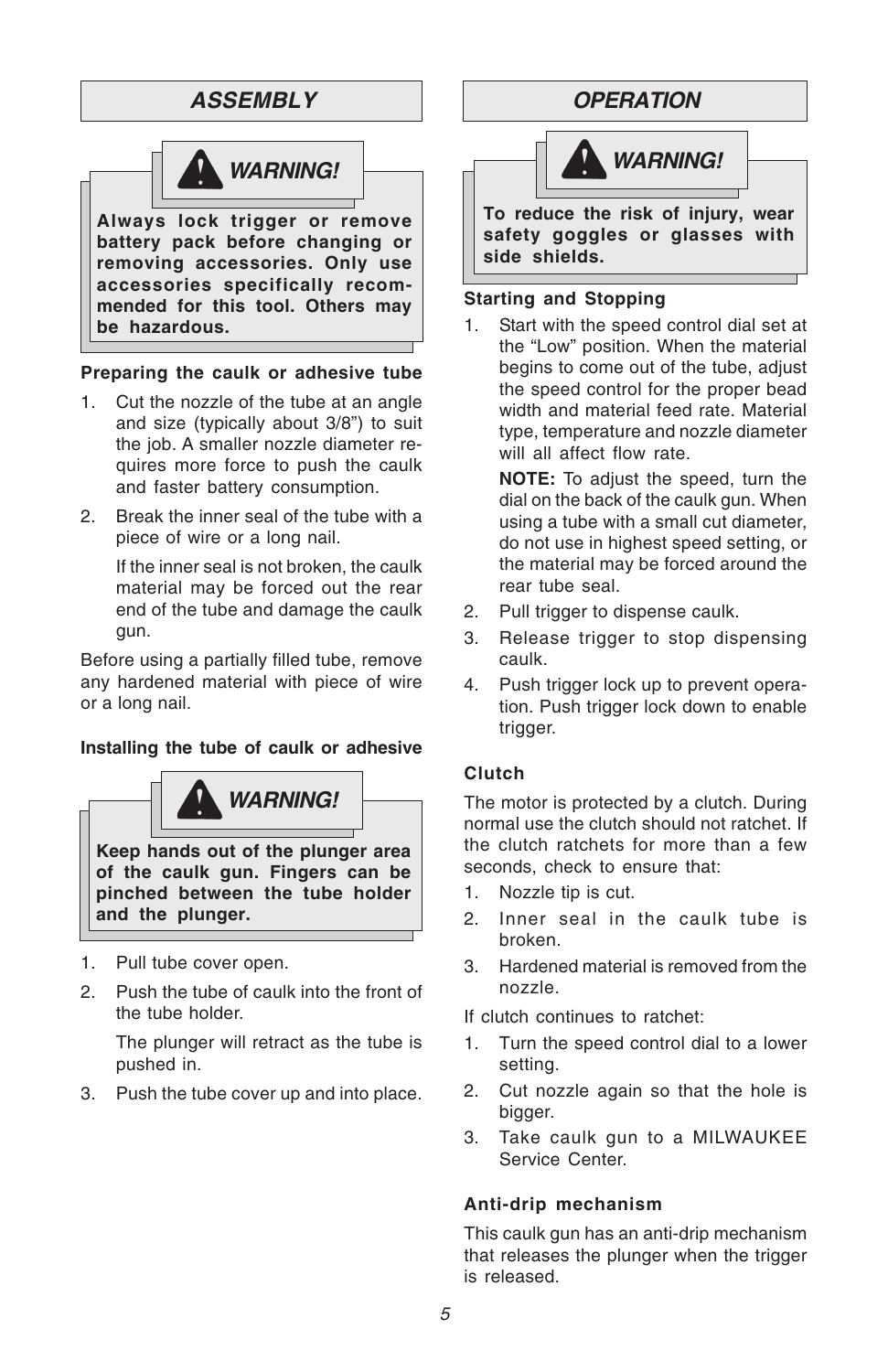#### **Automatic Shut off**

When the caulk tube is empty an internal limit switch will turn the motor off.

Replace the tube. The caulk gun will not start again until the plunger is pushed back, even if the switch is turned on.



#### **Plunger Attachment**

Caulk tubes vary in size and design so this caulk gun is equipped with a removable plunger extension.

- 1. If the clutch ratchets when the caulk tube is empty, remove the plunger extension from the plunger.
- 2. If the automatic shut off stops the plunger while there is material remaining in the caulk tube, make sure that the plunger extension is mounted to the plunger.

**NOTE:** Keep plunger clean of caulk material. Retracting a plunger that is covered with caulk material will damage the internal parts of the gun.

#### **Material Level Indicator**

The white portion shows how much caulk material remains. When the display is orange, the tube is empty.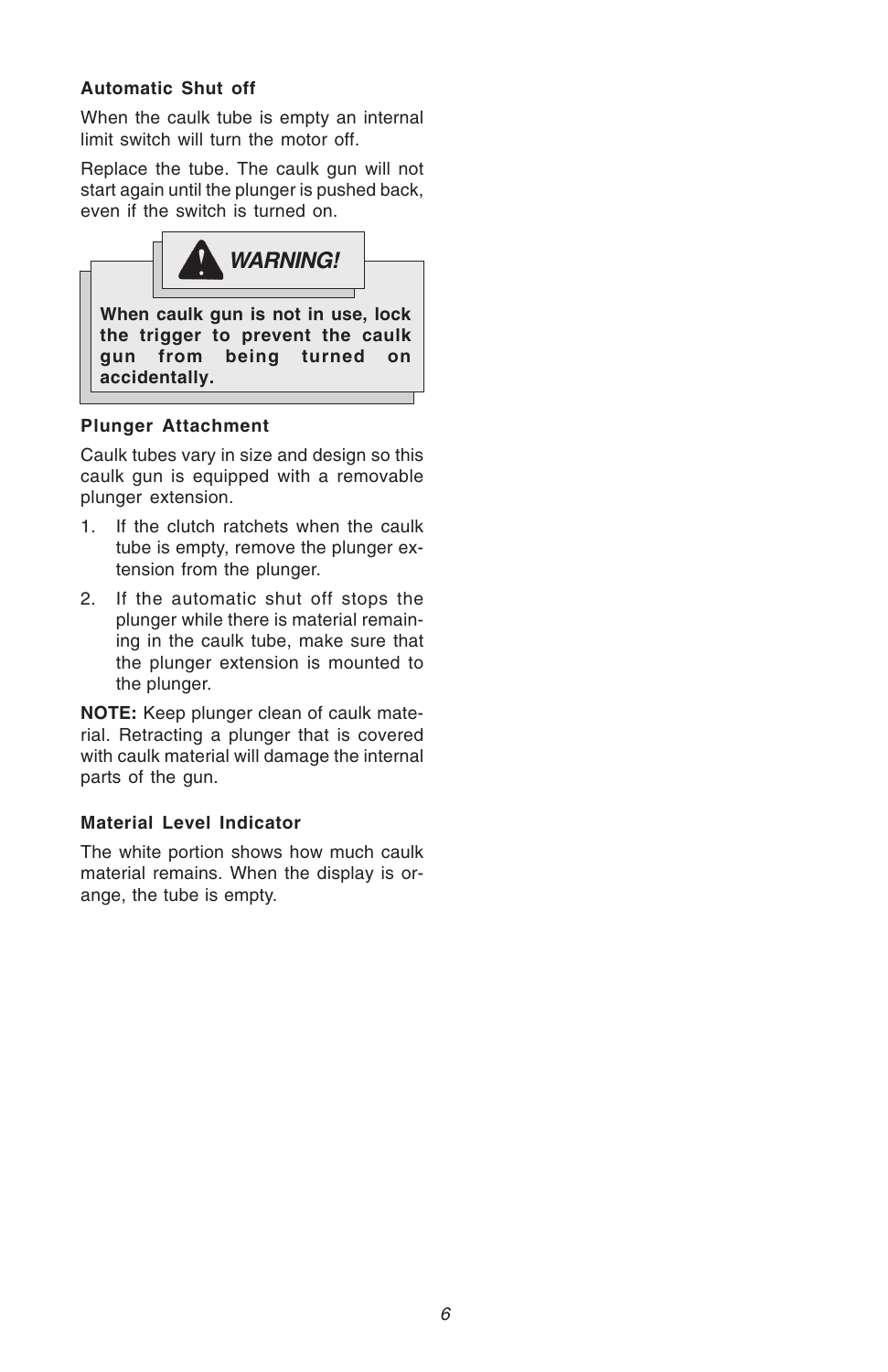### **MAINTENANCE**



**To reduce the risk of injury, always unplug the charger and remove the battery pack from the charger or tool before performing any maintenance. Never disassemble the tool, battery pack or charger. Contact a MILWAUKEE service facility for ALL repairs.**

Keep your tool, battery pack and charger in good repair by adopting a regular maintenance program. After six months to one year, depending on use, return the tool, battery pack and charger to a MILWAUKEE service facility for:

- **Lubrication**
- Mechanical inspection and cleaning (gears, spindles, bearings, housing, etc.)
- Electrical inspection (battery pack, charger, motor)
- Testing to assure proper mechanical and electrical operation

#### **Maintaining Tool**

If the tool does not start or operate at full power with a fully charged battery pack, clean the contacts on the battery pack. If the tool still does not work properly, return the tool, charger and battery pack, to a MILWAUKEE service facility for repairs.

#### **Maintaining Battery Pack**

MILWAUKEE battery packs will operate for many years and/or hundreds of cycles when they are maintained and used according to these instructions.

A battery pack that is stored for six months without being used will discharge itself. Batteries discharge at a rate of about 1% per day. Charge the battery every six months even if it is unused to maximize battery life. Do not tape the trigger in the "ON" position and leave the tool unattended as this may discharge the battery to a point where it will no longer be able to recharge.

Use a MILWAUKEE battery pack only until it no longer performs with the power and torque needed for your application.

Store your battery pack in a cool, dry place. Do not store it where the temperature may exceed 120°F (50°C) such as a vehicle or metal building during the summer. High temperatures will overheat the battery pack, reducing battery life. If it is stored for several months, the battery pack will gradually lose its charge. One to three cycles of charging and discharging through normal use will restore the capacity of the battery pack. During the life of the battery pack the operating time between charges becomes shorter. If the operating time becomes extremely short after a proper charge, the usable life of the battery pack has been reached and it should be replaced.



#### **Cleaning**

Clean dust and debris from charger and tool vents. Keep tool handles clean, dry and free of oil or grease. Use only mild soap and a damp cloth to clean the tool, battery pack and charger since certain cleaning agents and solvents are harmful to plastics and other insulated parts. Some of these include gasoline, turpentine, lacquer thinner, paint thinner, clhlorinated cleaning solvents, ammonia and household detergents containing ammonia. Never use flammable or combustible solvents around tools.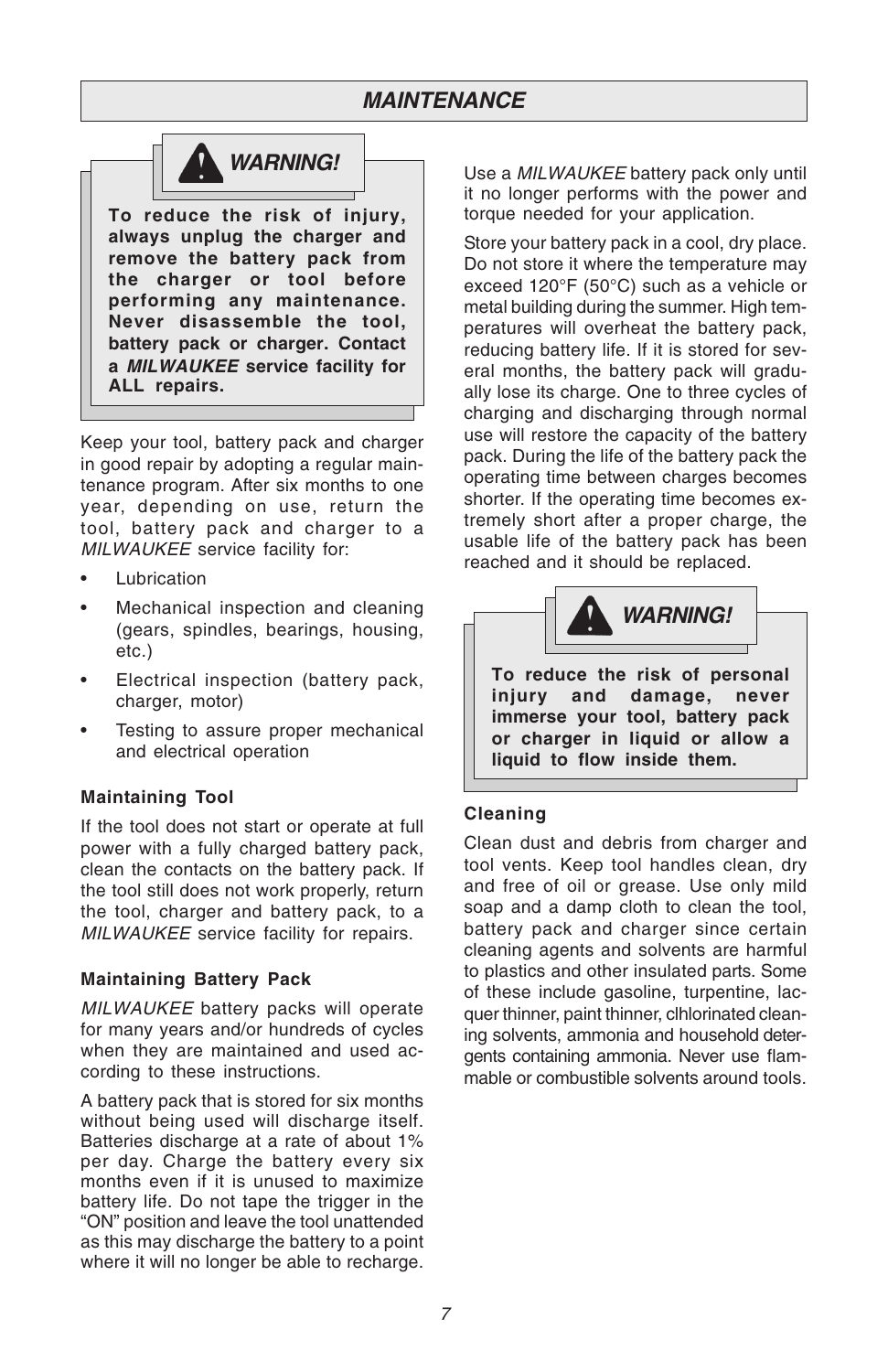

**To reduce the risk of explosion, never burn a battery pack even if it is damaged, dead or completely discharged.**

#### **RBRC Battery Recycling Seals**

The RBRC™ Battery Recycling Seals (see "Symbology") on your tool battery packs indicate that **MILWAUKEE** has arranged for the recycling of that battery pack with the Rechargeable Battery Recycling Corporation (RBRC). At the end of your battery pack's useful life, return the battery pack to a MILWAUKEE Branch Office/Service Center or the participating retailer nearest you. For more information, visit the RBRC web site at www.rbrc.org.

#### **Disposing of Nickel-Cadmium Battery Packs**

Nickel-Cadmium battery packs are recyclable. Under various state and local laws, it may be illegal to dispose of this batter into the municipal waste stream. Dispose of your battery pack according to federal, state and local regulations.

#### **Repairs**

For repairs, return the tool, battery pack and charger to the nearest service center listed on the back cover of this operator's manual.

#### **Battery Pack Warranty**

Battery packs for cordless tools are warranted for one year from the date of purchase.

### **FIVE YEAR TOOL LIMITED WARRANTY**

Every MILWAUKEE tool is tested before leaving the factory and is warranted to be free from defects in material and workmanship. MILWAUKEE will repair or replace (at MILWAUKEE's discretion), without charge, any tool (including battery chargers) which examination proves to be defective in material or workmanship from five (5) years after the date of purchase. Return the tool and a copy of the purchase receipt or other proof of purchase to a MILWAUKEE Factory Service/Sales Support Branch location or MILWAUKEE Authorized Service Station, freight prepaid and insured. This warranty does not cover damage from repairs made or attempted by other than MILWAUKEE authorized personnel, abuse, normal wear and tear, lack of maintenance, or accidents.

Battery Packs, Flashlights, and Radios are warranted for one (1) year from the date of purchase.

THE REPAIR AND REPLACEMENT REMEDIES DESCRIBED HEREIN ARE EXCLUSIVE. IN NO EVENT SHALL MILWAUKEE BE LIABLE FOR ANY INCIDENTAL, SPECIAL, OR CON-SEQUENTIAL DAMAGES, INCLUDING LOSS OF PROFITS.

THIS WARRANTY IS EXCLUSIVE AND IN LIEU OF ALL OTHER WARRANTIES, OR CONDITIONS, WRITTEN OR ORAL, EX-PRESSED OR IMPLIED FOR MERCHANTABLILITY OR FITNESS FOR PARTICULAR USE OR PURPOSE.

This warranty gives you specific legal rights. You may also have other rights that vary from state to state and province to province. In those states that do not allow the exclusion of implied warranties or limitation of incidental or consequential damages, the above limitations or exclusions may not apply to you. This warranty applies to the United States, Canada, and Mexico only.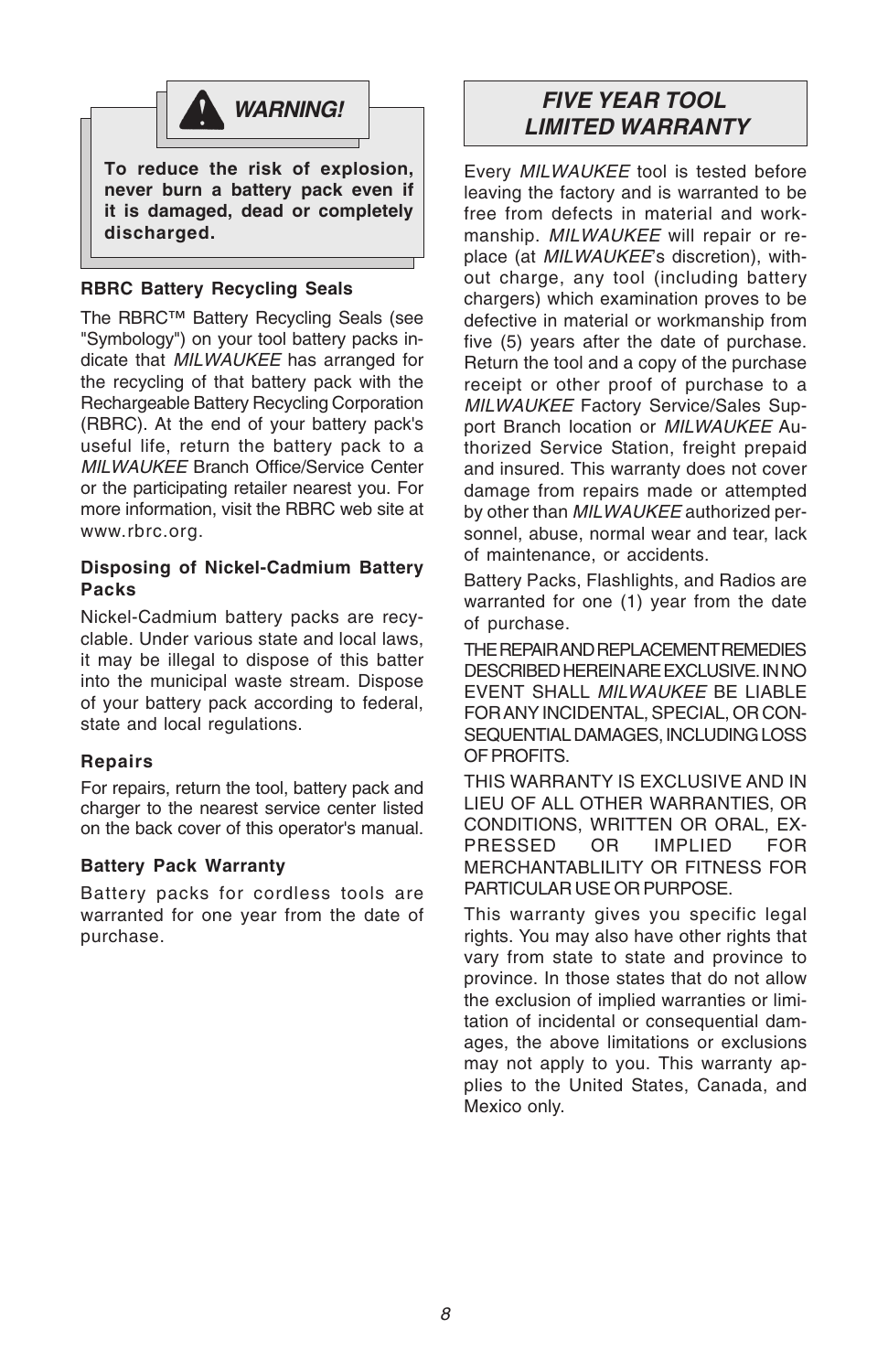### **RÈGLES DE SÉCURITÉ GÉNÉRALES POUR TOUS LES OUTILS À BATTERIE**



**AVERTISSEMENT!**

### **VOUS DEVEZ LIRE ET COMPRENDRE TOUTES LES INSTRUCTIONS**

**Le non-respect, même partiel, des instructions ci-après entraîne un risque de choc électrique, d'incendie et/ou de blessures graves. CONSERVEZ CES INSTRUCTIONS**

### **AIRE DE TRAVAIL**

- 1. **Veillez à ce que l'aire de travail soit propre et bien éclairée.** Le désordre et le manque de lumière favorisent les accidents.
- 2. **N'utilisez pas d'outils électriques dans une atmosphère explosive, par exemple en présence de liquides, de gaz ou de poussières inflammables.** Les outils électriques créent des étincelles qui pourraient enflammer les poussières ou les vapeurs.
- 3. **Tenez à distance les curieux, les enfants et les visiteurs pendant que vous travaillez avec un outil électrique.** Ils pourraient vous distraire et vous faire faire une fausse manoeuvre. Installez des barrières ou des écrans protecteurs si nécessaires.

## **SÉCURITÉ ÉLECTRIQUE**

- 4. **Ne maltraitez pas le cordon. Ne transportez pas l'outil par son cordon. N'exposez pas le cordon à la chaleur, à des huiles, à des arêtes vives ou à des pièces en mouvement. Remplacez immédiatement un cordon endommagé.** Un cordon endommagé peut constituer un risque d'incendie.
- 5. **Un outil à bloc-batterie amovible ou à batterie intégrée ne doit être rechargé qu'avec le chargeur**

**prévu pour la batterie.** Un chargeur qui convient à tel type de batterie peut présenter un risque d'incendie avec tel autre type de batterie.

6. **N'utilisez un outil qu'avec un bloc-batterie conçu spécifiquement pour lui**. L'emploi d'un autre bloc-batterie peut créer un risque d'incendie.

**SÉCURITÉ DES PERSONNES**

- 7. **Restez alerte, concentrez-vous sur votre travail et faites preuve de jugement. N'utilisez pas un outil électrique si vous êtes fatigué ou sous l'influence de drogues, d'alcool ou de médicaments.** Un instant d'inattention suffit pour entraîner des blessures graves.
- 8. **Habillez-vous convenablement. Ne portez ni vêtements flottants ni bijoux. Confinez les cheveux longs. N'approchez jamais les cheveux, les vêtements ou les gants des pièces en mouvement.** Des vêtements flottants, des bijoux ou des cheveux longs risquent d'être happés par des pièces en mouvement.
- 9. **Méfiez-vous d'un démarrage accidentel. Avant d'insérer un bloc-batterie, assurez-vous que l'interrupteur de l'outil est sur ARRÊT.** Le fait de transporter un outil avec le doigt sur la détente ou d'insérer un bloc-batterie alors que l'interrupteur est en position MARCHE peut mener tout droit à un accident.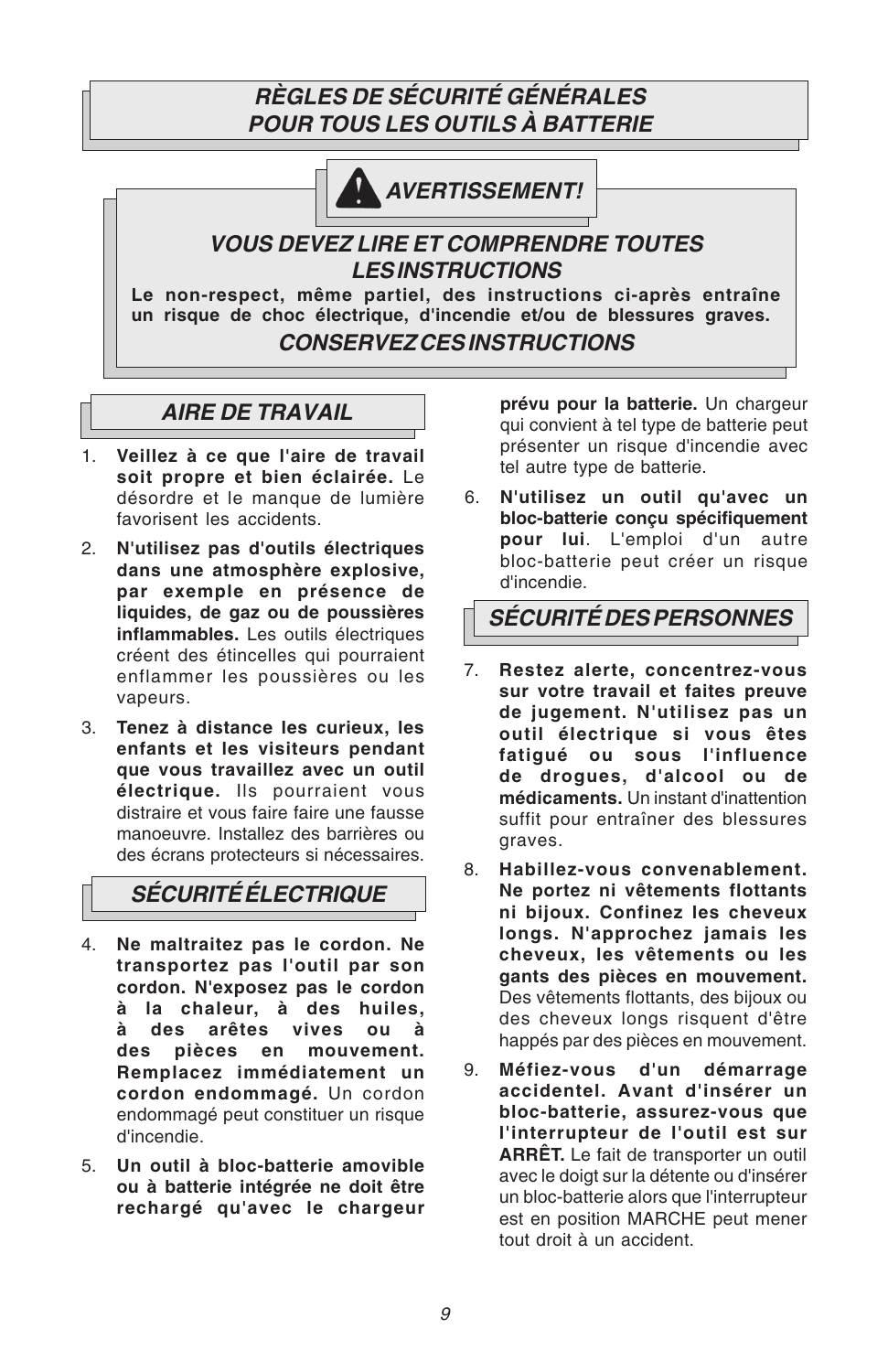- 10. **Enlevez les clés de réglage ou de serrage avant de démarrer l'outil.** Une clé laissée dans une pièce tournante de l'outil peut provoquer des blessures.
- 11. **Ne vous penchez pas trop en avant. Maintenez un bon appui et restez en équilibre en tout temps.** Un bonne stabilité vous permet de mieux réagir à une situation inattendue.
- 12. **Utilisez des accessoires de sécurité. Portez toujours des lunettes ou une visière.** Selon les conditions, portez aussi un masque antipoussière, des bottes de sécurité antidérapantes, un casque protecteur et/ou un appareil antibruit.

### **UTILISATION ET ENTRETIEN DES OUTILS**

- 13. **Immobilisez le matériau sur une surface stable au moyen de brides ou de toute autre façon adéquate.** Le fait de tenir la pièce avec la main ou contre votre corps offre une stabilité insuffisante et peut amener un dérapage de l'outil.
- 14. **Ne forcez pas l'outil. Utilisez l'outil approprié à la tâche.** L'outil correct fonctionne mieux et de façon plus sécuritaire. Respectez aussi la vitesse de travail qui lui est propre.
- 15. **N'utilisez pas un outil si son interrupteur est bloqué.** Un outil que vous ne pouvez pas commander par son interrupteur est dangereux et doit être réparé.
- 16. **Retirez le bloc-batterie ou mettez l'interrupteur sur ARRÊT ou en position verrouillée avant d'effectuer un réglage, de changer d'accessoire ou de ranger l'outil.** De telles mesures préventives réduisent le risque de démarrage accidentel de l'outil.
- 17. **Rangez les outils hors de la portée des enfants et d'autres personnes inexpérimentées.** Les outils sont dangereux dans les mains d'utilisateurs novices.
- 18. **Lorsque le bloc-batterie n'est pas en service, tenez-le à l'écart d'autres objets métalliques (trombones, pièces de monnaie, clés, clous, vis, etc.) susceptibles d'établir un contact électrique entre les deux bornes.** La mise en court-circuit des bornes de la batterie peut produire des étincelles et constitue un risque de brûlures ou d'incendie.
- 19. **Prenez soin de bien entretenir les outils. Les outils de coupe doivent être toujours bien affûtés et propres**. Des outils bien entretenus, dont les arêtes sont bien tranchantes, sont moins susceptibles de coincer et plus faciles à diriger.
- 20. **Soyez attentif à tout désalignement ou coincement des pièces en mouvement, à tout bris ou à toute autre condition préjudiciable au bon fonctionnement de l'outil. Si vous constatez qu'un outil est endommagé, faites-le réparer avant de vous en servir.** De nombreux accidents sont causés par des outils en mauvais état. Fixez-y une étiquette marquée « Hors d'usage » jusqu'à ce qu'il soit réparé.

### **RÉPARATION**

- 21. **N'utilisez que des accessoires que le fabricant recommande pour votre modèle d'outil.** Certains accessoires peuvent convenir à un outil, mais être dangereux avec un autre.
- 22. **La réparation des outils électriques doit être confiée à un réparateur qualifié.** L'entretien ou la réparation d'un outil électrique par un amateur peut avoir des conséquences graves.
- 23. **Pour la réparation d'un outil, n'employez que des pièces de rechange d'origine. Suivez les directives données à la section « Réparation » de ce manuel.** L'emploi de pièces non autorisées ou le non-respect des instructions d'entretien peut créer un risque de choc électrique ou de blessures.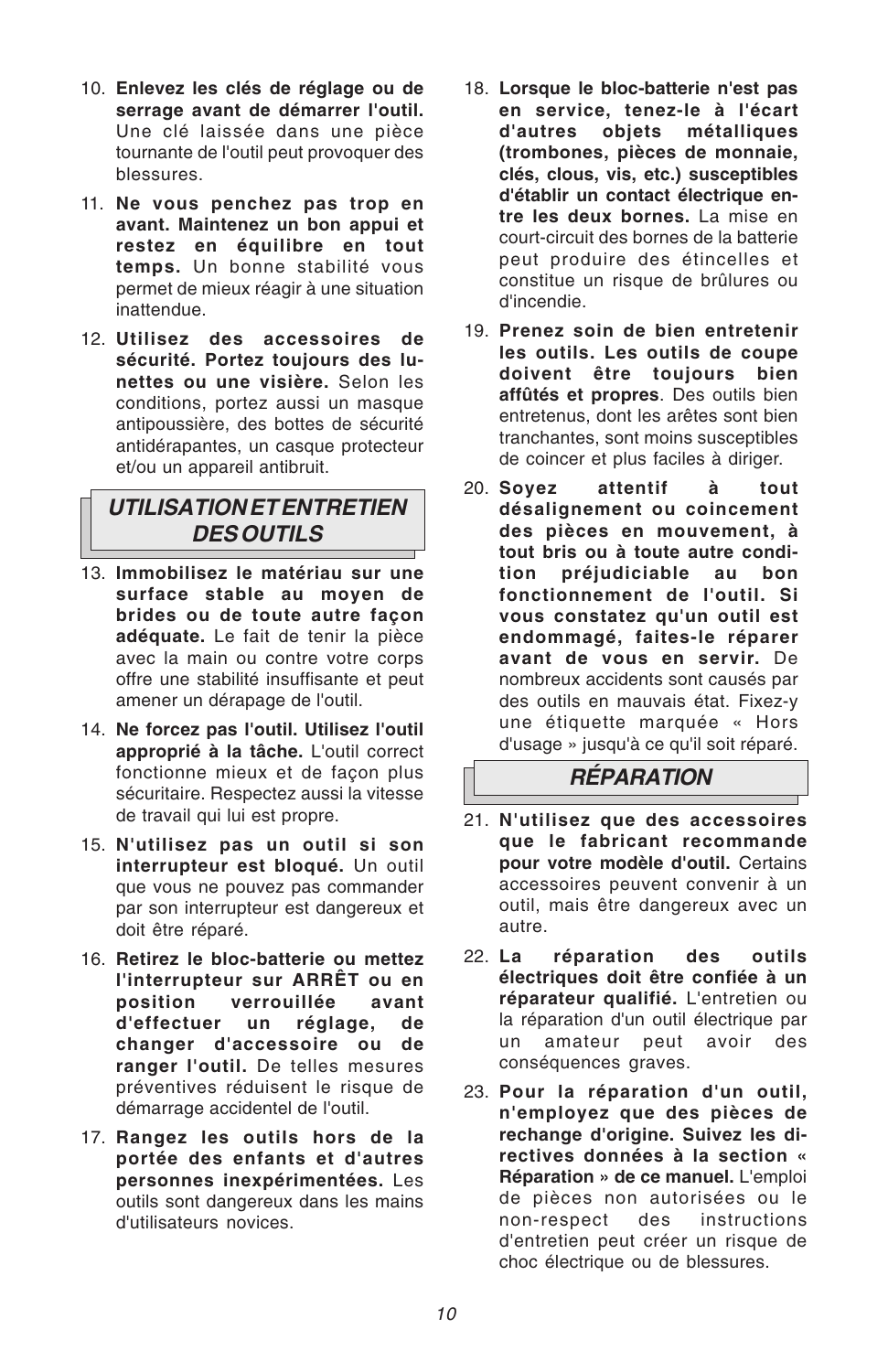## **RÈGLES DE SÉCURITÉ PARTICULIÈRE**

- 1. **Eloignez les mains de la zone du piston plongeur du pistolet de calfeutrage.** Les doigts peuvent se pincer entre le manchon du tube et le piston plongeur.
- 2. **Entretenez les étiquettes et marqies di fabricant.** Les indications qu'elles contiennent sont précieuses. Si elles deviennent illisibles ou se détachent, faites-les remplacer gratuitement à un centre de service MILWAUKEE accrédité.

| Pictographie        |                                                              |  |
|---------------------|--------------------------------------------------------------|--|
| <b>RBRC</b><br>'C d | Disposez correctement<br>des batteries au nickel-<br>cadmium |  |
|                     | Tension CD seul.                                             |  |
|                     | <b>Underwriters</b><br>Laboratories, Inc.                    |  |

### **Spécifications**

| No de Cat. | Volts  |
|------------|--------|
| 6550-20    | 2.4 CD |
| 48-59-0300 | 120 CA |

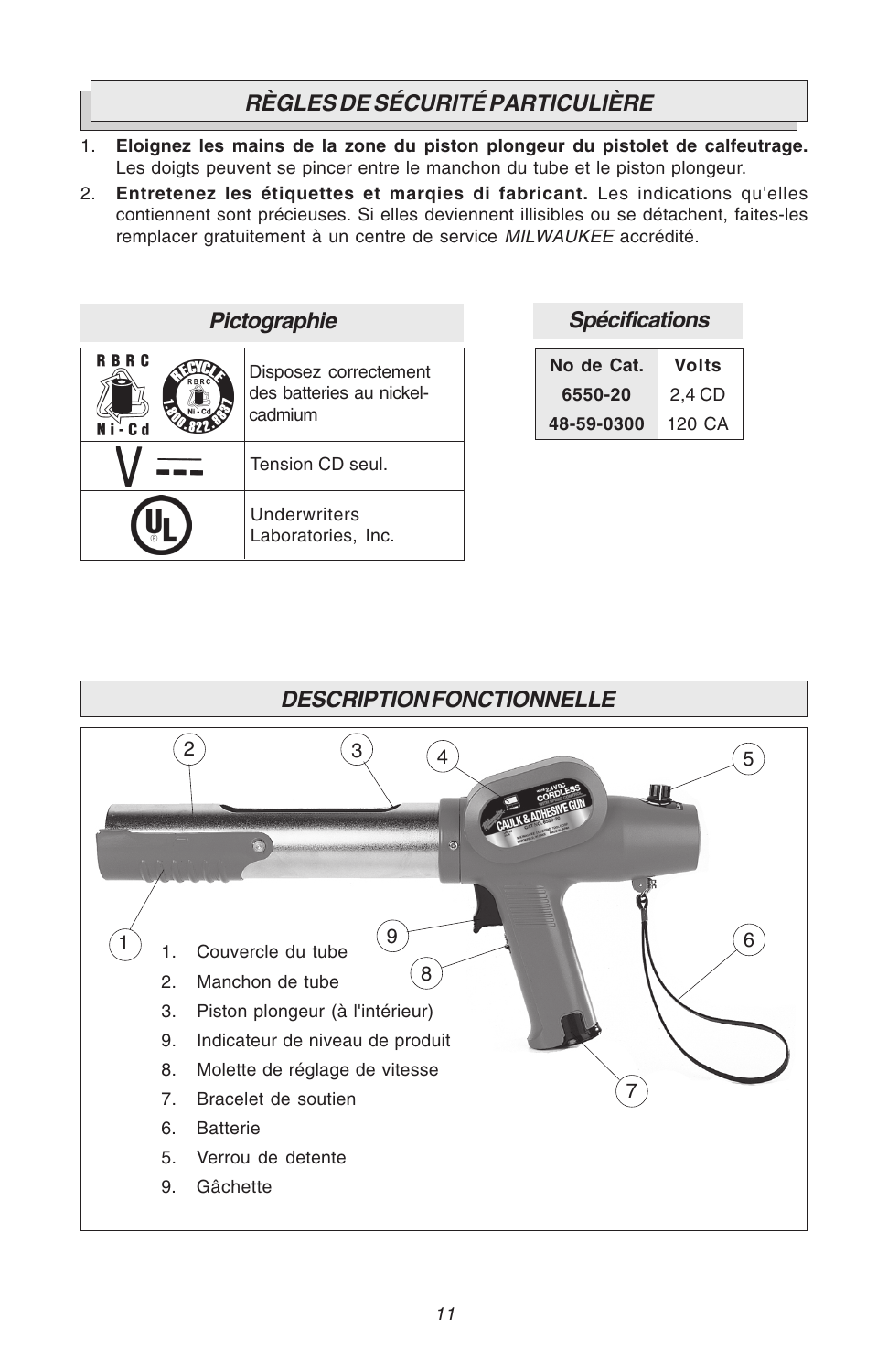### **MONTAGE DE L'OUTIL**



Rechargez la batterie avant de vous servir de l'outil la première fois ou lorsque l'outil n'offre plus la puissance et le couple nécessaires au travail à accomplir. Ne laissez pas la batterie s'épuiser complètement. La durée normale de recharge est variable selon le type de chargeur utilisé. Elle peut aussi varier selon le voltage à la source et la recharge nécessaire. Par exemple, si la batterie n'a pas besoin d'une recharge complète, la durée de recharge sera moindre.

VEUILLEZ CONSULTER LA MANUEL L'UTILISATEUR QUI ACCOMPAGNE LE CHARGEUR POUR CONNAÎTRE EN DÉTAIL LA TECHNIQUE DE RECHARGE.

Les batteries sont affectées par la température. La vôtre aura un meilleur rendement et durera plus longtemps si la recharge est effectuée à une température se situant entre 15° et 27°C (60°F et 80°F). Ne procédez pas à une recharge lorsque la température est inférieure à 5°C (40°F) ou supérieure à 40°C (105°F), car à ces températures, la recharge sera moins efficace. Voir "Maintenance".

#### **Retrait de la batterie de l'outil (Fig. 1)**



Appuyez sur les boutons de dégagement et retirez la batterie de l'outil.

#### **Insertion de la batterie dans l'outil (Fig. 2)**

La batterie pourra rester encore chaude au toucher après le cycle de recharge. Pour en maximiser le rendement, laissezla refroidir durant quelques minutes avant de l'insérer dans l'outil.



Pour insérer la batterie dans l'outil, enfoncez les boutons de dégagement et glissez-la dans l'outil.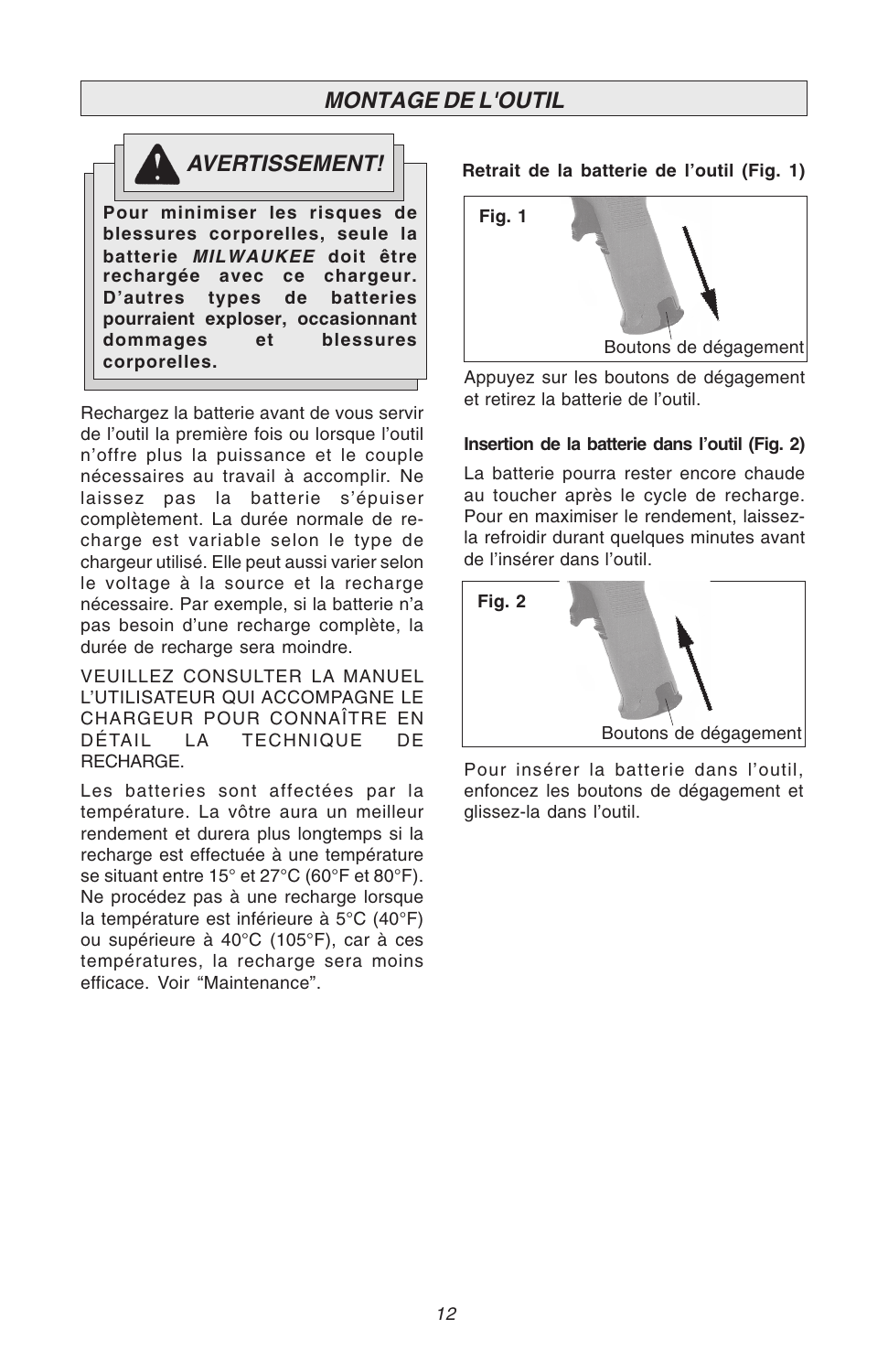### **MONTAGE DE L'OUTIL**



**Préparation du tube de poduit de calfeutrage ou collage**

- 1. Coupez l'embout du tube en biseau de manière à ce que l'ouverture (généralement de 10 mm (3/8") corresponde au travail à exécuter. Une ouverture de petit diamètre accélère l'usure de la batterie et requiert davantage de force pour faire sortir du produit de calfeutrage.
- 2. Percez le sceau de sécurité à l'intérieur du tube avec un bout de fil ou un long clou.

Si le sceau de sécuritéà l'intérieur n'est pas percé, le produit de calfeutrage pourrait sortir par le bas du tube et endommager le pistolet decalfeutrage.

Avant d'utiliser un tube entamé, nettoyezle avec un bout de fil ou un long clou pour enlever tout produit séché.

#### **Installation du tube de produit de calfeutrage et collage**



- 1. Ouvrez le couvercle en le tirant vers le bas.
- 2. Poussez le tube de produit de calfeutrage à l'avant du support de tube. Le piston plongeur se rétracte lorsque le tube est inséré.
- 3. Poussez le couvercle du tube vers le haut pour le remettre en place.



#### **Demarrage et arret**

Mettez d'abord la molette de réglage de vitesse sur une position "Bas". Lorsque le produit commence à couler, ajustez la vitesse pour qu'elle corresponde à la largeur de boudin et au débit d'écoulement du produit. Le type de produit, la température et le diamètre de l'embout auront une incidence sur le débit d'écoulement.

**N.B. :** Tournez la molette sur ledos du pistolet de calfeutrage pour ajuster la vitesse. Lorsque vous utilisez un tube dont l'ouverture est de petit diamètre, n'utilisez pas le plein régime car le produit risquerait de sortir par le sceau inférieur du tube.

- 2. Tirez sur la gâchette pour faire couler du produit de calfeutrage.
- 3. Lâchez la gâchette pour faire cesser l'écoulement de produit de calfeutrage.
- 4. Engagez le mécanisme de blocage de la gâchette en le poussant vers le haut pour le mettre hors service. Désengagez-le en poussant vers le bas pour remettre la gâchette en service.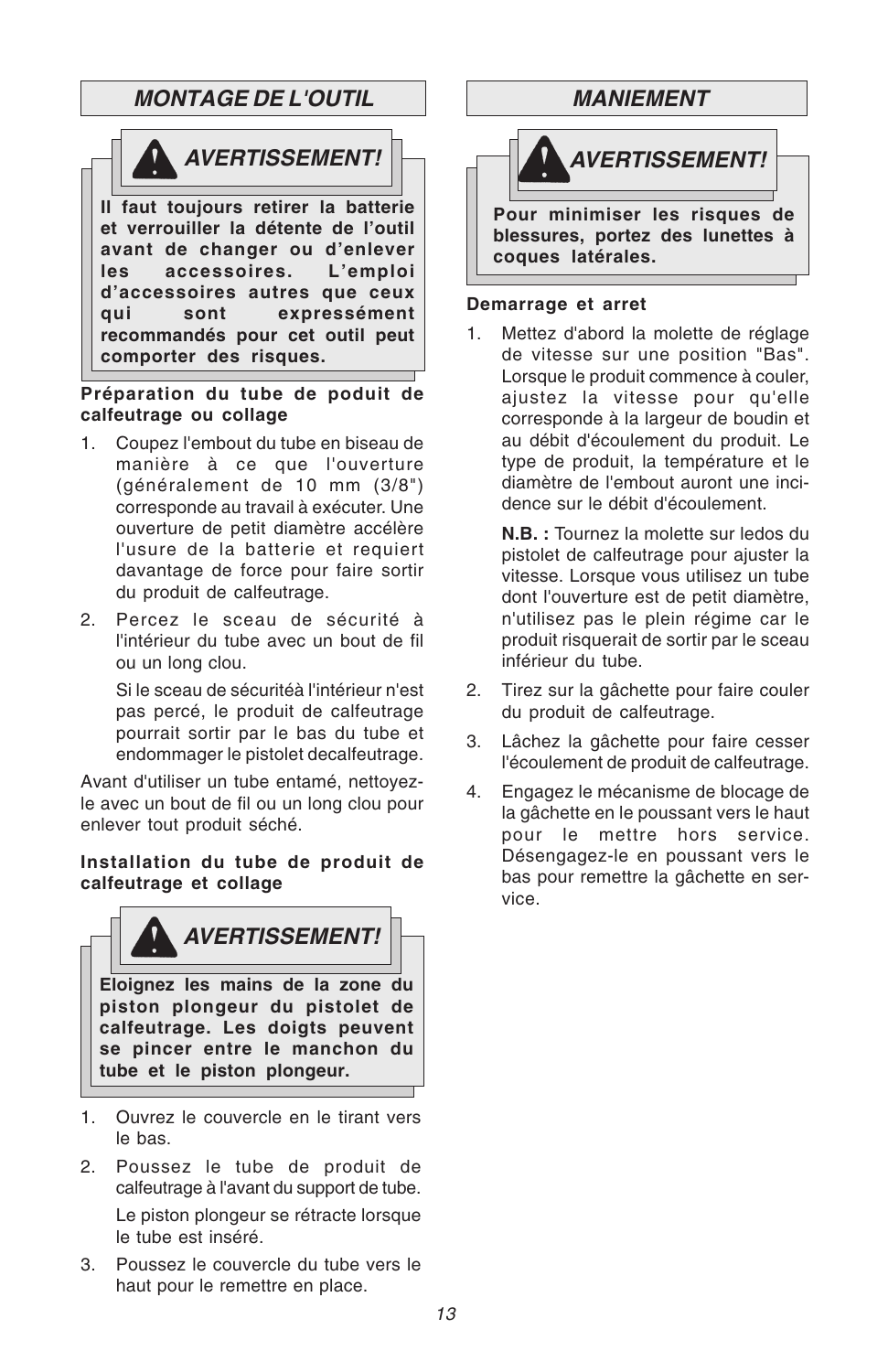#### **Embrayage**

Le moteur est protégé par un embrayage. Celui-ci ne doit pas s'enclencher lors du fonctionnement normal. Sitoutefois s'enclenchependant quelques secondes, vérifiez que:

- 1. L'embout est coupé.
- 2. Opercule du tube de produit de calfeutrage est percé.
- 3. L'embout est exempt de produit séché.

Si l'embrayage continue à s'enclencher:

- 1. Mettez la molette de réglage de vitesse sur une vitesse inférieure.
- 2. Coupez l'embout de nouveau pour agrandir l'ouverture.
- 3. Emmenez le pistolet de calfeutrage à un centre de services MILWAUKEE.

#### **Mécanisme anti-bavure**

Ce pistolet de calfeutrage dispose d'un mécanisme anti-bavure qui désangage le piston plongeur lorsque la gâchette est lâchée.

#### **Arrêt automatique**

Lorsque le tube de produit de calfeutrage est vide, un interrupteur de fin de course interne arrêtera le moteur. Remplacez alors le tube. Le pistolet de calfeutrage ne se remettra pas en marche tant que le piston plongeur n'est pas remis en position, même si l'interrupteur est mis sur marche.



#### **Adaptateur de piston plongeur**

Il existe plusieurs tailles et conceptions de tubes de produit de calfeutrage; ce pistolet de calfeutrage est muni d'une extension de piston plongeur amovible.

- 1. Si l'embrayage s'enclenche alors que le tube de produit de calfeutrage est vide, retirez l'extension du piston plongeur.
- 2. Si le mécanisme d'arrêt automatique arrête le piston plongeur alors qu'il restedu produit de calfeutrage dans le tube, assurez-vous que l'extension est montée sur le piston plongeur.

**N.B. :** Veillez à ce que le piston-plonger soit exempt de produit de calfeutrage. Vous riqueriez d'endommager les rouges du pistolet en rétractant un piston-plongeur couvert de produit de calfeutrage.

#### **Indicateur de niveau de produit**

La partie blanche montre combien il reste de produit de calfeutrage. Lorsque la couleur orange est affichée, cela signifie que le tube est vide.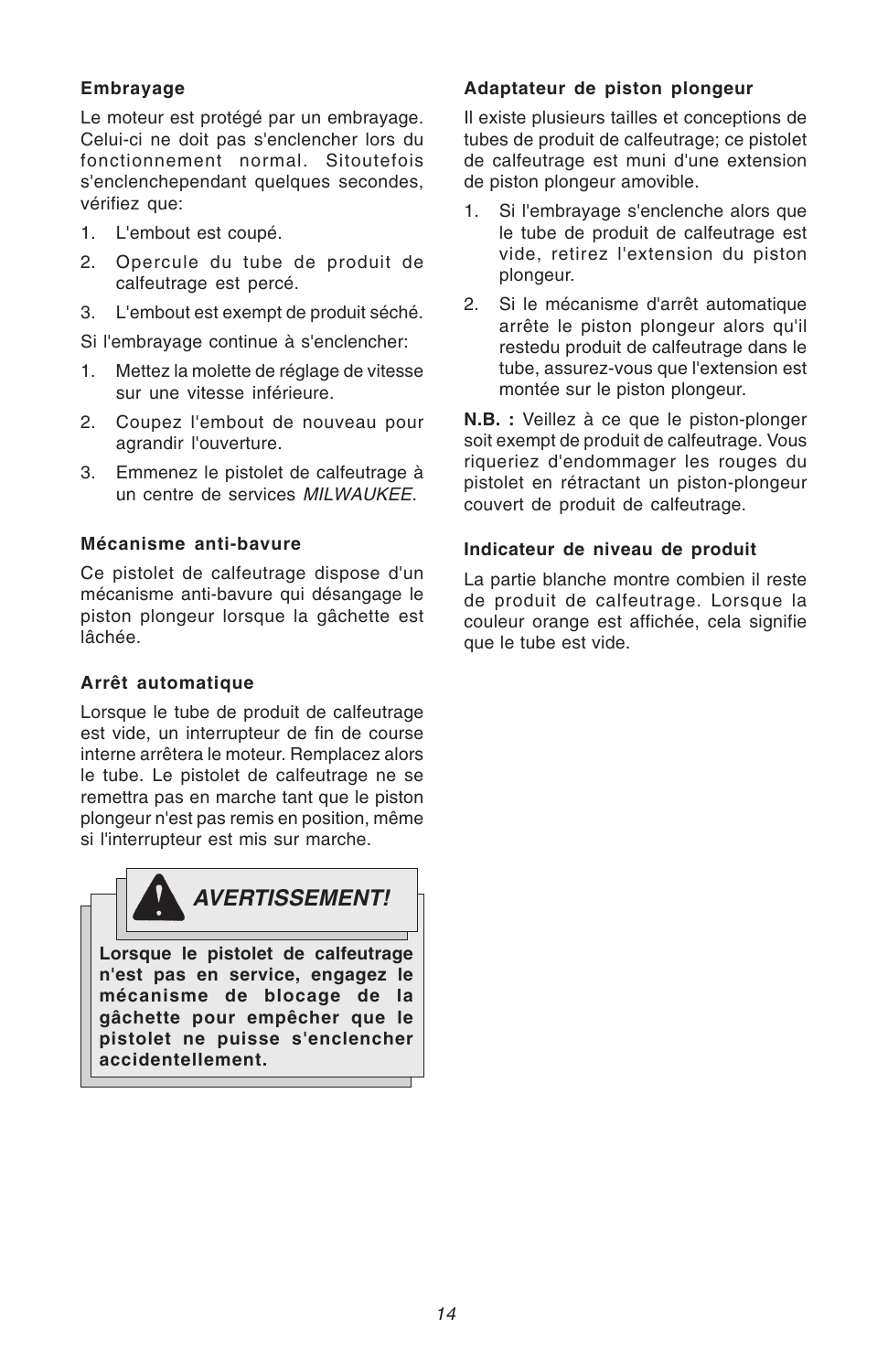### **MAINTENANCE**



**Pour minimiser les risques de blessures corporelles, débranchez le chargeur et retirez la batterie du chargeur ou de l'outil avant d'y effectuer des travaux d'entretien. Ne démontez jamais l'outil, la batterie ou le chargeur. Pour toute réparation, consultez un centre de service MILWAUKEE accrédité.**

Gardez l'outil, la batterie et le chargeur en bon état en adoptant un programme d'entretien ponctuel. Après une période de six mois à un an, selon l'utilisation, renvoyez l'outil, la batterie et le chargeur à un centre de service MILWAUKEE accrédité pour les services suivants:

- Lubrification
- Inspection et nettoyage de la mécanique (engrenages, pivots, coussinets, boîtier etc.)
- Inspection électrique (batterie, chargeur, moteur)
- Vérification du fonctionnement électromécanique

#### **Entretien de l'outil**

Si l'outil ne démarre pas ou ne fonctionne pas à pleine puissance alors qu'il est branché sur une batterie complètement chargée, nettoyez les points de contact entre la batterie et l'outil. Si l'outil ne fonctionne toujours pas correctement, renvoyez l'outil, le chargeur et la batterie à un centre de service MILWAUKEE accrédité, afinqu'on en effectue la réparation (voir "Réparations").

#### **Entretien de la batterie**

Les batteries MILWAUKEE sont conçues pour durer plusieurs années et/ou des milliers de cycles lorsqu'elles sont bien entretenues et utilisées selon les instructions de ce manuel.

Une batterie qui est rangée durant six mois perdra sa charge si elle n'est pas utilisée. Les batteries se déchargent selon un taux d'environ 1% par jour. Rechargez la

batterie tous les six mois, même si elle n'est pas utilisée, cela prolongera sa durée. Nemaintenez pas la détente d'interrupteur à la positon "ON" à l'aide d'un ruban adhésif et ne laissez pas l'outil sans surveillance car cela pourrait décharger la batterie0 à un point tel qu'il deviendra impossible de la recharger. Employez une batterie MILWAUKEE aussi longtemps qu'elle fournira la puissance requise.

Rangez la batterie dans un endroit frais et sec. Ne la rangez pas dans un endroit où la température pourrait excéder 50°C (120°F),dans un véhicule ou une structure d'acier, l'été par exemple. Les températures élevées provoquent la surchauffe de la batterie et en réduisent la durée. Si la batterie est rangée pour une période de plusieurs mois, elle perdra graduellement sa charge. Cependant, après plusieurs cycles de recharge et de décharge en période d'utilisation normale, elle retrouvera sa charge initiale. Avec le temps, les intervalles entre les recharges de la batterie deviendront de plus en plus courts. Lorsque ces intervalles, devenus trop courts, rendront l'outil inutilisable, il faudra remplacer la batterie.

#### **Nettoyage**

Débarrassez les évents du chargeur et de l'outil des débris et de la poussière. Gardez les poignées de l'outil propres, à sec et exemptes d'huile ou de graisse. Le nettoyage de l'outil, du chargeur et de la batterie doit se faire avec un linge humide et un savon doux. Certains nettoyants tels l'essence, la térébenthine, lesdiluants à laque ou à peinture, les solvants chlorés, l'ammoniaque et les détergents d'usage domestique qui en contiennent pourraient détériorer le plastique et l'isolation des pièces. Ne laissez jamais de solvants inflammables ou combustibles auprès de l'outil.



**l'outil, n'immergez jamais l'outil, la batterie ou le chargeur et ne laissez pas de liquide s'y infiltrer.**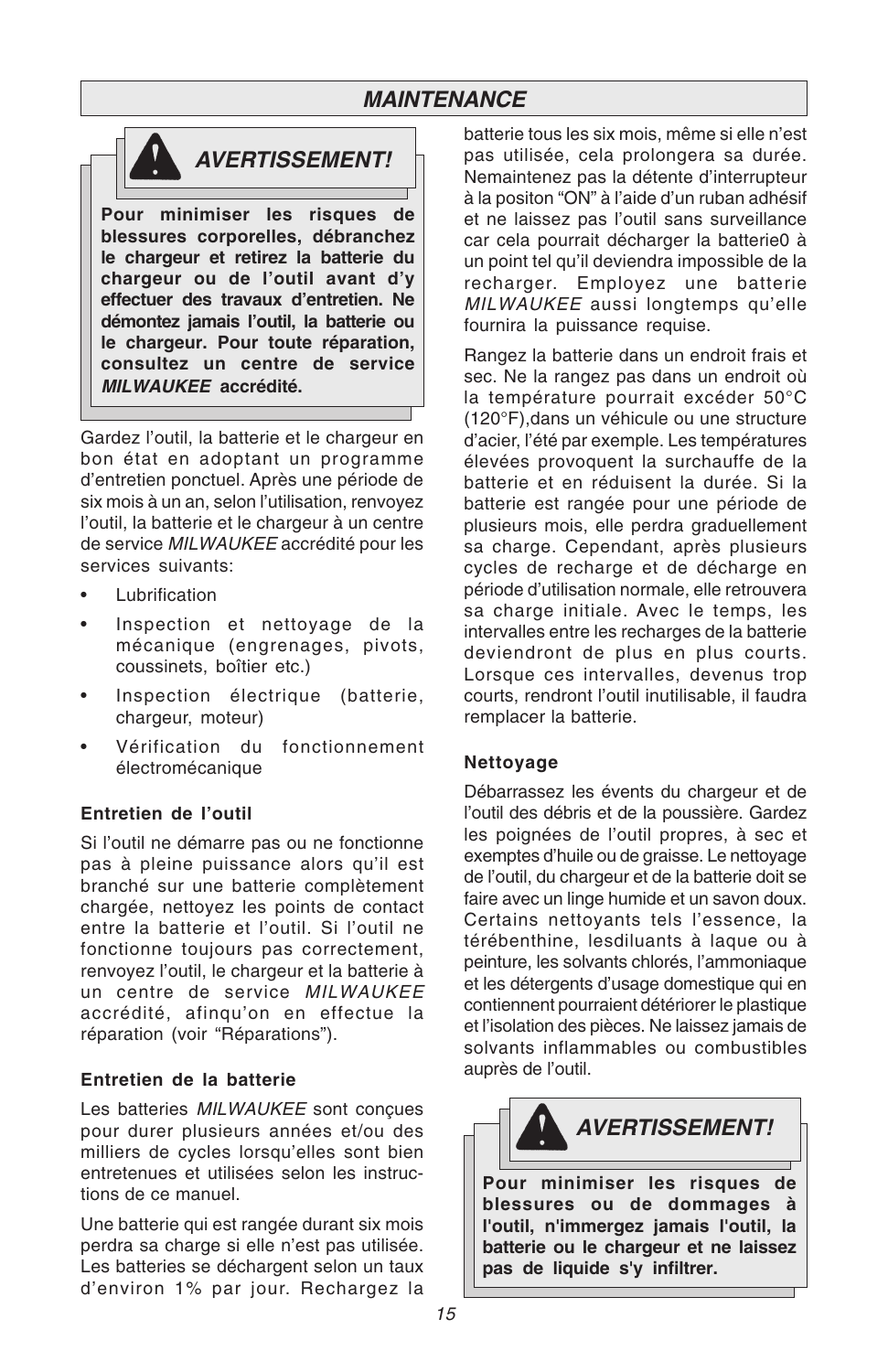

#### **Sceaux de recyclage pour pile RBRC**

Les sceaux de recyclage pour piles RBRC™ (voir la « Pictographie ») sur la pile de votre outil, indiquent que MILWAUKEE a pris des dispositions avec Rechargeable Battery Recycling Corporation (RBRC) pour le recyclage de ce bloc de piles. Lorsque la vie utile de ce bloc de pile est épuisée, retournez-le à une succursale ou à un centre de service MILWAUKEE, ou au détaillant participant le plus près de chez vous. Pour obtenir plus d'informations, visitez le site Web RBRC au www.rbrc.org.

#### **Disposition des batteries au nickelcadmium**

Les batteries au nickel-cadmium sont recyclables. En vertu des différents règlements provinciaux et locaux, il peut être illégal de disposer d'une batterie par le service d'enfouissement des déchets. Disposez de votre batterie en conformité de la réglementation fédérale, provinciale et locale.

#### **Réparations**

Pour les réparations, retournez outil, batterie et chargeur en entier au centre-service le plus près, selon la liste apparaissant à la derniè page de ce manuel.

#### **Garantie des batteries**

Les batteries pour outils sans cordon sont garanties pour un an à compter de la date d'achat.

### **AVERTISSEMENT! GARANTIE LIMITÉE DE L'OUTIL DE CINQ ANS**

Tous les outils MII WALIKEE sont testés avant de quitter l'usine et sont garantis exempts de vice de matériau ou de fabrication. *MILWAUKEE* réparera ou<br>remplacera (à la discrétion de remplacera (à la discrétion de MILWAUKEE), sans frais, tout outil (y compris les chargeurs de batterie) dont l'examen démontre le caractère défectueux du matériau ou de la fabrication dans les cinq (5) ans suivant la date d'achat. Retourner l'outil et une copie de la facture ou de toute autre preuve d'achat à une branche Entretien usine/Assistance des ventes de l'établissement MILWAUKEE ou à un centre d'entretien agréé par MILWAUKEE, en port payé et assuré. Cette garantie ne couvre pas les dommages causés par les réparations ou les tentatives de réparation par quiconque autre que le personnel agréé par MILWAUKEE, les utilisations abusives, l'usure normale, les carences d'entretien ou les accidents.

Les batteries, les lampes de poche et les radios sont garanties pour un (1) an à partir de la date d'achat.

LES SOLUTIONS DE RÉPARATION ET DE REMPLACEMENT DÉCRITES PAR LES PRÉSENTES SONT EXCLUSIVES. MILWAUKEE NE SAURAIT ÊTRE RESPONSABLE, EN AUCUNE CIRCONSTANCE, DES DOMMAGES ACCESSOIRES, SPÉCIAUX OU INDIRECTS, Y COMPRIS LES MANQUES À GAGNER.

CETTE GARANTIE EST EXCLUSIVE ET REMPLACE TOUTES LES AUTRES GARANTIES OU CONDITIONS, ÉCRITES OU ORALES, EXPRESSES OU TACITES DE QUALITÉ MARCHANDE OU D'ADAPTATION À UNE UTILISATION OU UNE FIN PARTICULIÈRE.

Cette garantie vous donne des droits particuliers. Vous pouvez aussi bénéficier d'autres droits variant d'un état à un autre et d'une province à une autre. Dans les états qui n'autorisent pas les exclusions de garantie tacite ou la limitation des dommages accessoires ou indirects, les limitations ou exclusions ci-dessus peuvent ne pas s'appliquer. Cette garantie s'applique aux États-Unis, au Canada et au Mexique uniquement.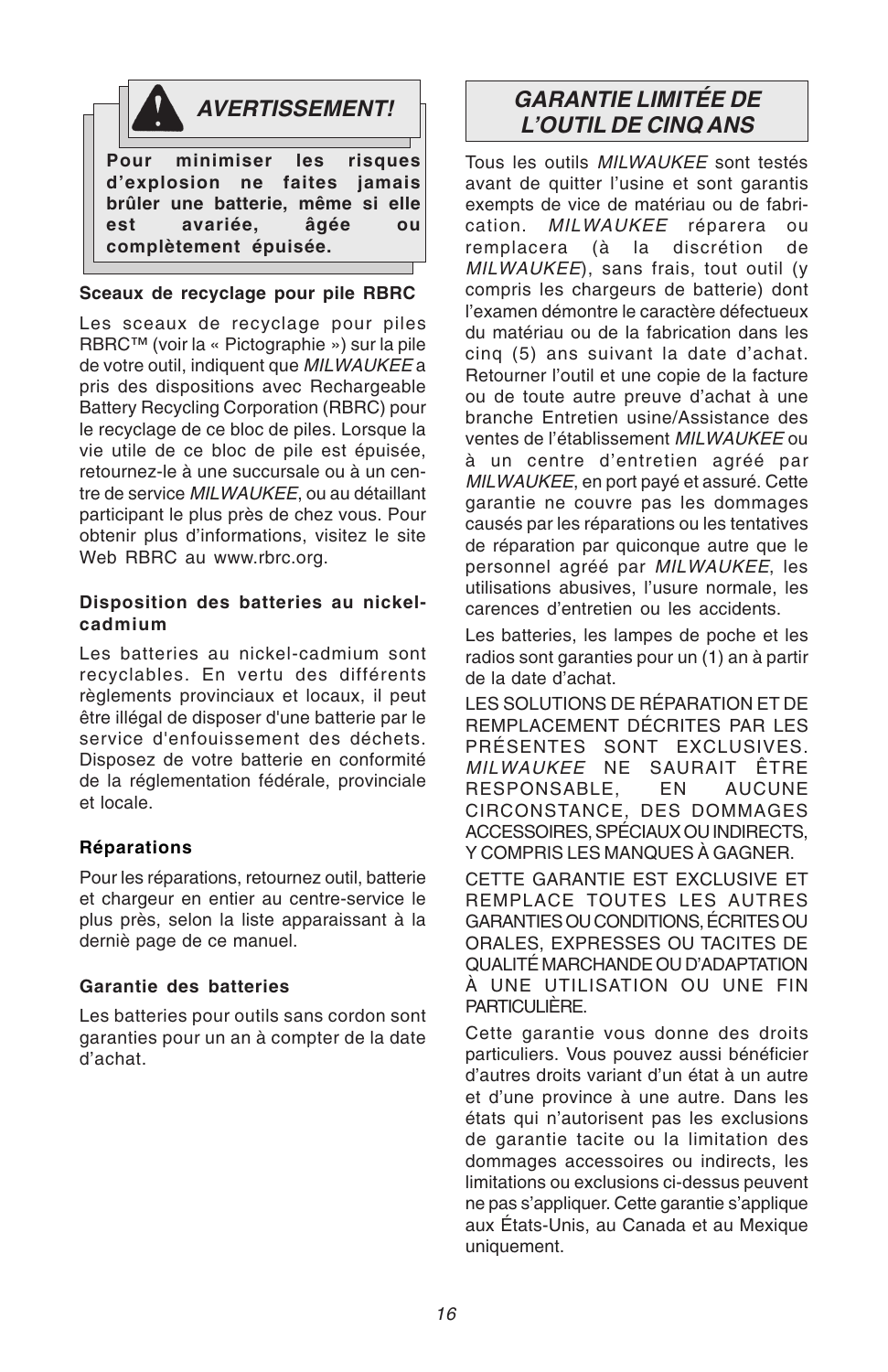### **INSTRUCCIONES GENERALES DE SEGURIDAD PARA LAS HERRAMIENTAS A BATERIAS**



**¡ADVERTENCIA!**

**LEA Y ENTIENDA TODAS LAS INSTRUCCIONES El no seguir las instrucciones a continuación puede ocasionar una descarga eléctrica, incendio y/o lesiones graves.**

**GUARDE ESTAS INSTRUCCIONES**

## **AREA DE TRABAJO**

- 1. **Mantenga el área de trabajo limpia e iluminada.** Las mesas de trabajo desordenadas y las áreas con poca iluminación propician los accidentes.
- 2. **No opere las herramientas con motor en ambientes explosivos, tales como los ambientes con líquidos, gases o polvo inflamables.** Las herramientas con motor producen chispas que pueden inflamar el polvo o los gases.
- 3. **Mantenga a las personas alejadas mientras esté utilizando una herramienta con motor.** Las distracciones pueden causar la pérdida del control de la herramienta. Proteja a las demás personas en el área de trabajo contra escombros, tales como astillas y chispas. Instale barreras si se necesitan.

**SEGURIDAD ELECTRICA**

- 4. **No utilice los cordones de manera inadecuada. Nunca transporte la herramienta por el cordón. Mantenga el cordón alejado del calor, aceite, bordes afilados o partes en movimiento. Sustituya los cordones dañados inmediatemente.** Los cordones dañados pueden causar un incendio.
- 5. **Una herramienta con baterías incorporadas o con una batería separada debe ser recargada solamente con el cargador específico para este tipo de batería.** Un cargador que es apropiado

para un tipo de batería puede producir riesgo de incendio si se usa con otra batería.

6. **Use la herramienta a batería** solamente con la **especificamente designada para ella.** El uso de cualquier otro tipo de batería puede producir riesgo de incendio.

### **SEGURIDAD PERSONAL**

- 7. **Ponga mucha atención, fíjese en lo que hace y use su sentido común al operar una herramienta con motor. No use la herramienta cuando esté cansado o bajo la influencia del alcohol, drogas o medicamentos.** Descuidarse por sólo un momento cuando se esté utilizando la herramienta, puede resultar en lesiones graves.
- 8. **Vístase apropiadamente. No lleve ropa o joyas sueltas. Mantenga el pelo largo recogido. Mantenga el cabello, la ropa y los guantes alejados de las partes en movibles.** Las ropas sueltas, las joyas, o el cabello largo pueden engancharse en las partes movibles.
- 9. **Evite el encendido accidental de la herramienta. Asegúrese que el gatillo esté bloqueado o apagado antes de insertar la batería.** Llevar la herramienta con el dedo sobre el gatillo o insertar la batería en una herramienta con el gatillo encendido, aumenta el riesgo de accidentes.
- 10. **Saque las llaves antes de encender la herramienta.** Una llave sujeta a una parte en movimiento puede causar lesiones.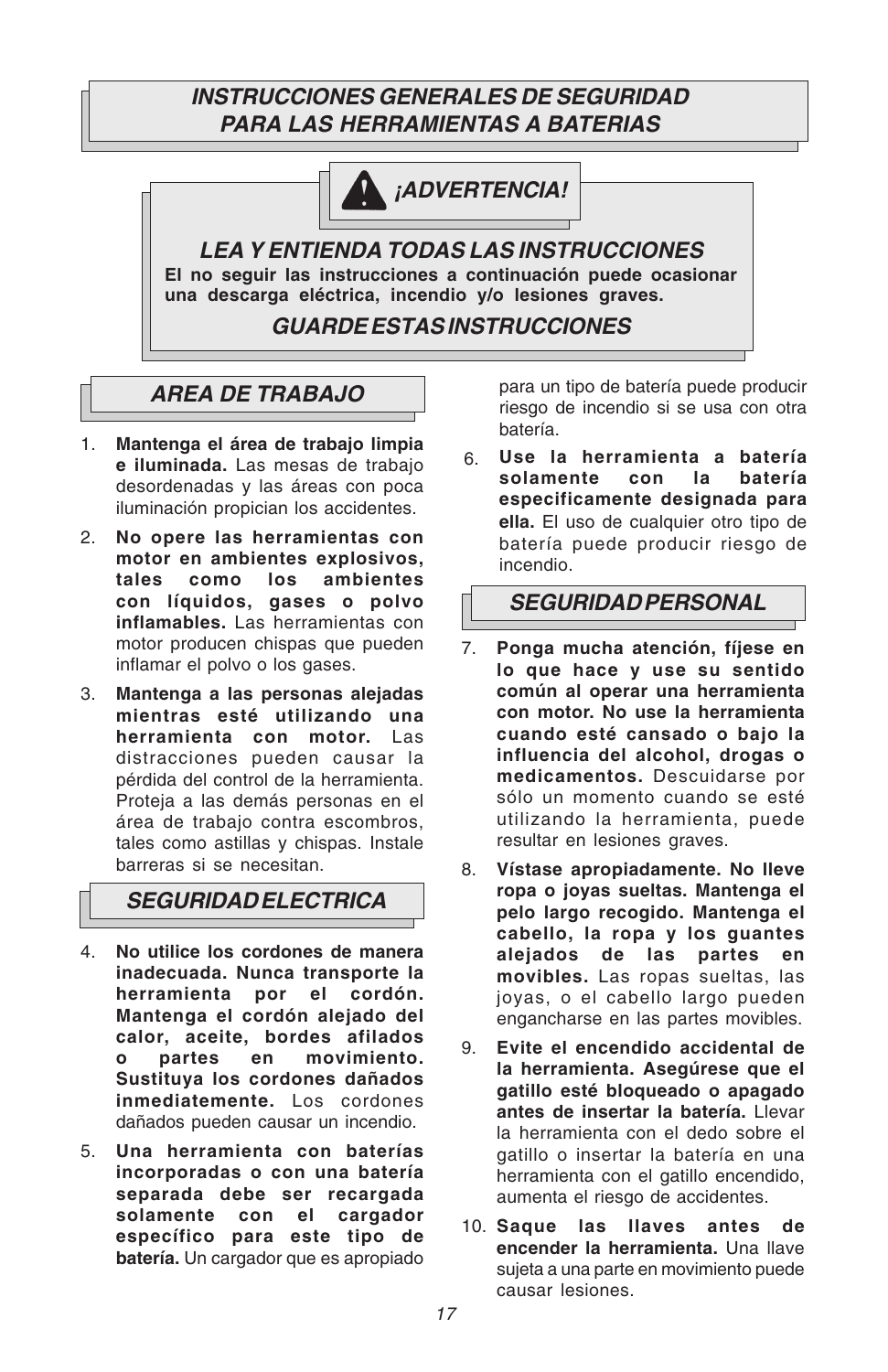- 11. **No se aleje demasiado del material de trabajo. Siempre mantenga el equilibrio.** El equilibrio correcto permite el mejor control de la herramienta durante situaciones inesperadas.
- 12. **Utilice el equipo de seguridad. Siempre utilice la protección para los ojos.** Se debe usar una máscara contra el polvo, zapatos de seguridad antidelizantes, casco y protector para los oidos, cuando las condiciones así lo requieran.

### **USO Y MANTENIMIENTO DE LA HERRAMIENTA**

- 13. **Utilice abrazaderas u otra manera práctica para sujetar y apoyar el material en una plataforma estable.** Tener el material en la mano o contra el cuerpo es inestable y puede causar la pérdida del control.
- 14. **No fuerce la herramienta. Utilice la herramienta apropiada para la aplicación.** La herramienta realizará el trabajo de manera más eficaz y segura, si la opera a la velocidad apropiada.
- 15. **Si el gatillo no enciende o apaga la herramienta, no utilice la herramienta.** Una herramienta que no se puede controlar con el gatillo es peligrosa y debe ser reparada.
- 16. **Desconecte la batería de la herramienta o coloque el gatillo en la posición de bloqueo o apagado antes de realizar un ajuste, cambiar accesorios o almacenar la herramienta.** Tales medidas preventivas de seguridad reducen el riesgo de encender la herramienta accidentalmente.
- 17. **Almacene las herramientas que no se estén usando fuera del alcance de los niños y de personas que no estén capacitadas.** Es peligroso permitir a los usuarios utilizar las herramientas, si no están capacitados previamente.
- 18. **Cuando la herramienta no esté en uso, manténgala alejada de otros objetos metálicos tales como clips, moneda, llaves, clavos, tor-**

**nillos u otro objetos pequeños metálicos que pueden realizar una conexión desde un terminal a otro.** Hacer un cortocircuito de los terminales de la batería, puede producir chispas, quemaduras o un incendio.

- 19. **Mantenga las herramientas en buenas condiciones. Las herramientas cortadoras deben mantenerse afiladas y limpias.** Esto reduce el riesgo de que la herramienta se atasque y facilita el control de la misma.
- 20. **Verique que las partes en movimiento estén alineadas y no estén atascadas. También debe verificarse que las partes no estén rotas o tengan cualquier otra condición que pueda afectar el funcionamiento de la herramienta. Si está dañada, se debe reparar la herramienta antes de utilizarla.** Muchos accidentes se deben al mantenimiento incorrecto de la herramienta. No utilice una herramienta dañada. Colóquele una etiqueta que diga "No Debe Usarse" hasta que sea reparada.
- 21. **Utilice solamente los accesorios recomendados por el fabricante para ese modelo.** Los accesorios que son apropiados para una herramienta pueden aumentar el riesgo de lesiones cuando se usan con otra herramienta.

### **SERVICIO**

- 22. **El servicio de mantenimiento debe ser realizado solamente por personal técnico debidamente capacitado.** El servicio mantenimiento realizado por personal no calificado puede aumentar el riesgo de lesiones.
- 23. **Cuando realice el servicio de mantenimiento, utilice solamente repuestos idénticos. Siga las instrucciones en la sección de mantenimiento de este manual.** El uso de partes no autorizadas o el incumplimiento de las instrucciones de mantenimiento puede aumentar el riesgo de descarga eléctrica o lesiones.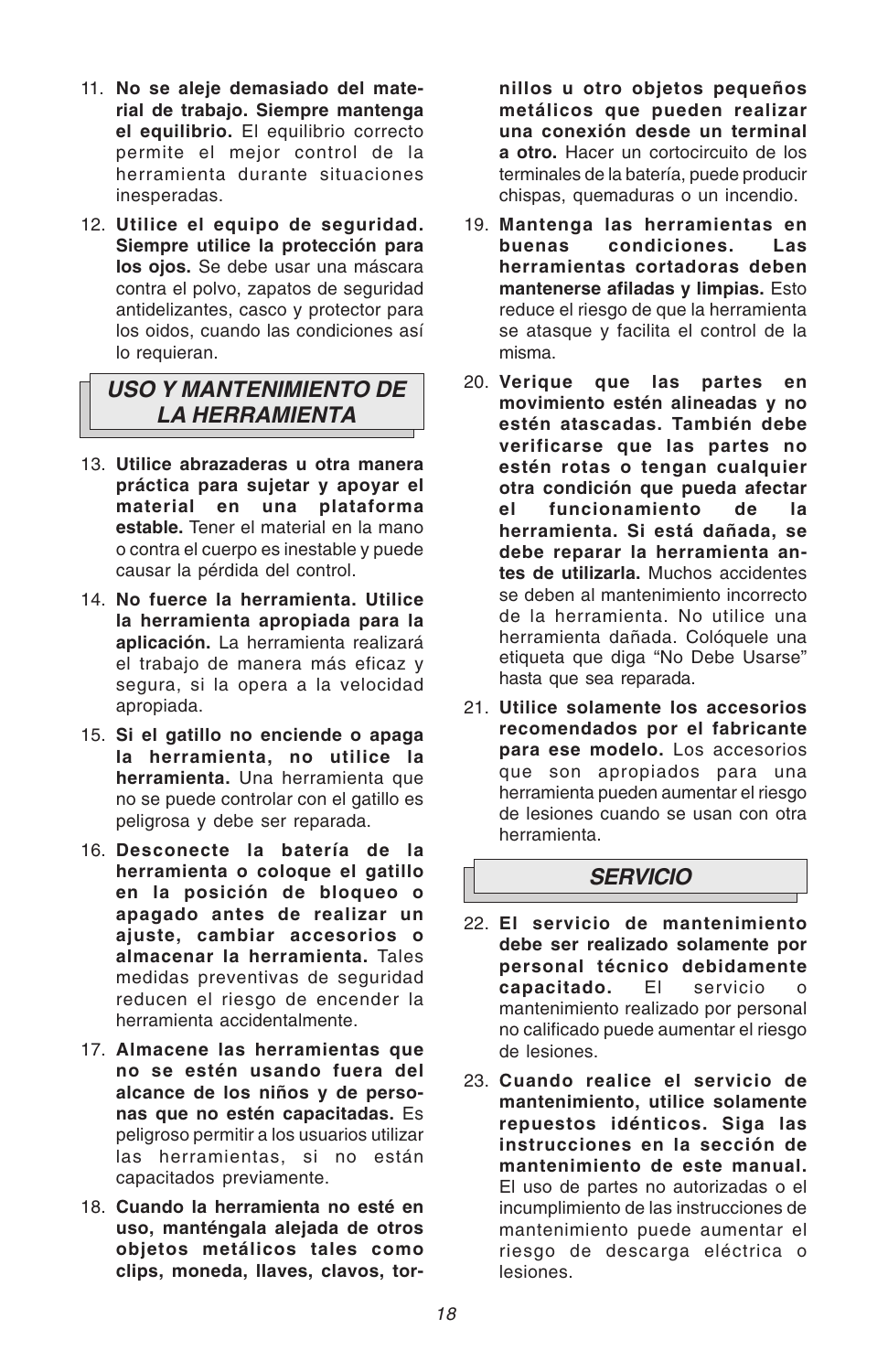### **REGLAS ESPECIFICAS DE SEGURIDAD**

- 1. **Mantenga las manos alejadas del área del brazo móvil de la pistola para masillas.** Los dedos pueden ser apretados entre el manguito del tubo y el brazo móvil.
- 2. **Guarde las etiquetas y placas de especificaciones.** Estas tienen información importante. Si son ilegibles o si no se pueden encontrar, póngase en contacto con un centro de servicio de MILWAUKEE para una refacción gratis.

| Simbología                         |                                                          |  |
|------------------------------------|----------------------------------------------------------|--|
| <b>RBRC</b><br><b>RRR</b><br>. C 4 | Baterías de niquel<br>cadmio correctamente<br>recicladas |  |
|                                    | Volts corriente directa                                  |  |
|                                    | Underwriters<br>Laboratories, Inc.                       |  |

| Cat. No.   | Volts            |
|------------|------------------|
| 6550-20    | $2.4 \text{ cd}$ |
| 48-59-0300 | 120 са           |

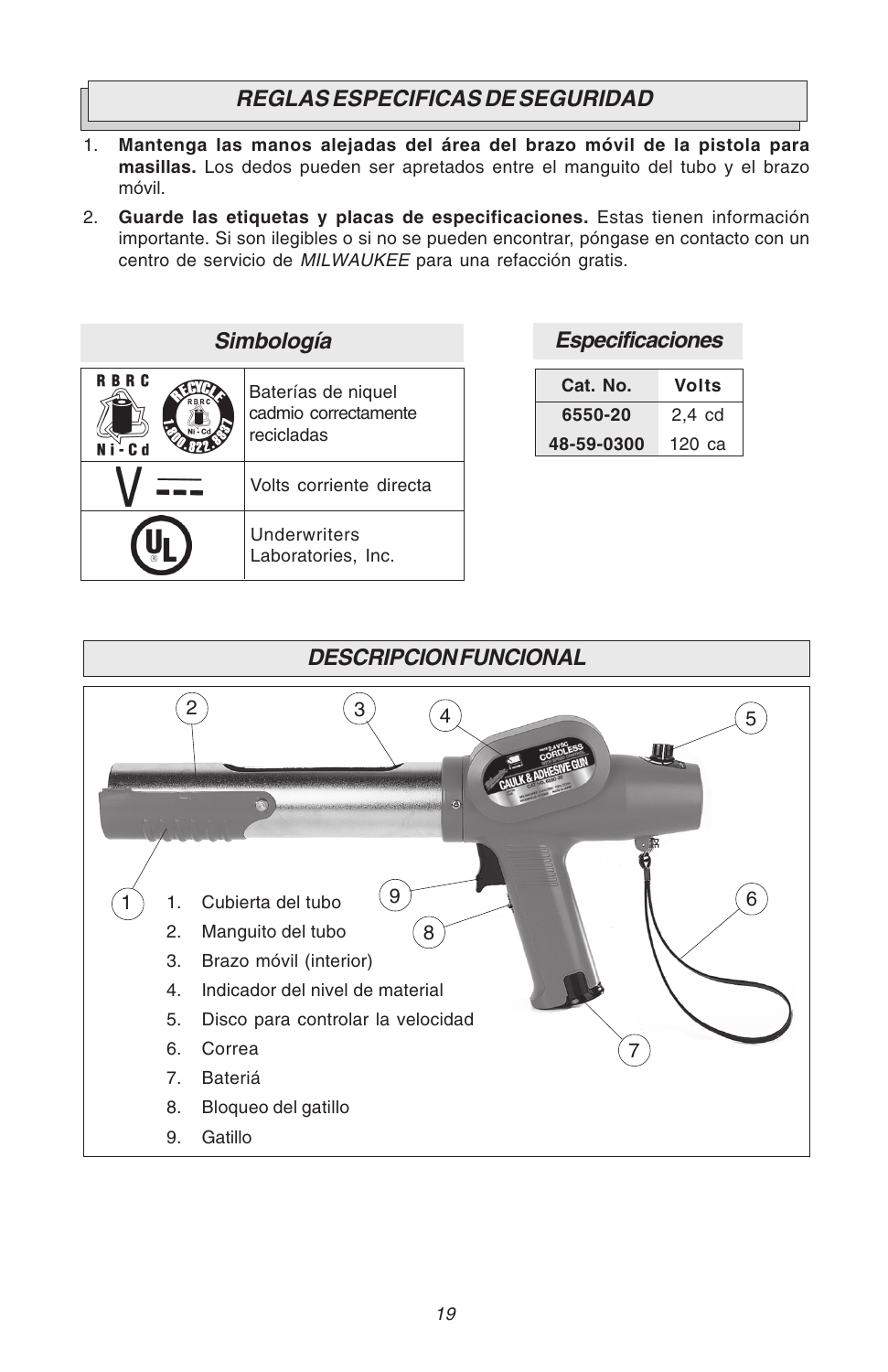### **USO Y CARGA DE LA BATERIA**



**Cargue solamente las baterías MILWAUKEE en cargadores MILWAUKEE. Otros tipos de baterías pueden explotar y causar lesiones personales y daños.**

Cargue su batería antes de usar su herramienta po primera vez o cuando la misma no opera ya con el poder y torque necesario para la aplicación. Nunca permita que la batería se descargue por completo. El tiempo estándar de cargado variará dependiendo del voltaje en el tomacorriente y de la carga que necesita la batería. Por ejemplo, si su batería no requiere una carga completa, el tiempo para cargarla será menor.

Las baterías pueden ser afectadas por la temperatura. Su batería se desempeñará mejor y tendrá una vida mas larga si se le carga donde la temperatura sea entre 15°- 27°C (60-80°F). No cargue cuando la temperatura está por debajo de 5°C (40°F) o por encima de 40°C (105°F). Si lo hace en estas condiciones, reducirá la capacidad. Vea "Mantenimiento".

#### **Como se quita la batería de la herramienta (Fig. 1)**



Empuje hacia adentro los botones de seguridad y jala la batería fuera de la herramienta.

#### **Como se inserta la batería en la herramienta (Fig. 2)**

La batería puede ser que se sienta caliente luego de haberse completado el ciclo de cargado. Si está caliente, maximize el rendimiento de la misma, permitiéndole enfriarse por unos minutos antes de colocarla en la herramienta.



Para insertar la batería, empuje los botones de seguridad y deslízela dentro del cuerpo de la herramienta.

### **Cuando use herramientas eléctricas es necesario siempre seguir ciertas precauciones básicas de seguridad con el objeto de reducir el riesgo de descargas eléctricas o lesiones ¡ADVERTENCIA! ENSAMBLAJE**

#### **Preparación del tubo para masillas o adhesivos**

**al operario.**

1. Corte la boquilla del tubo en un ángulo y a un tamaño apropiado para el trabajo (normalmente 10 mm (3/8")). Un diámetro más pequeño requiere más fuerza para empujar la masilla y provoca el consumo más rápido de la batería.

2. Rompa el sello interno del tubo con un pedazo de alambre o clavo largo.

Si el sello interno no está roto, la masilla puede ser expulsada por la parte posterior del tubo y dañar la pistola.

Antes de volver a utilizar un tubo parcialmente usado, quite el material endurecido con un pedazo de alambre o clavo largo.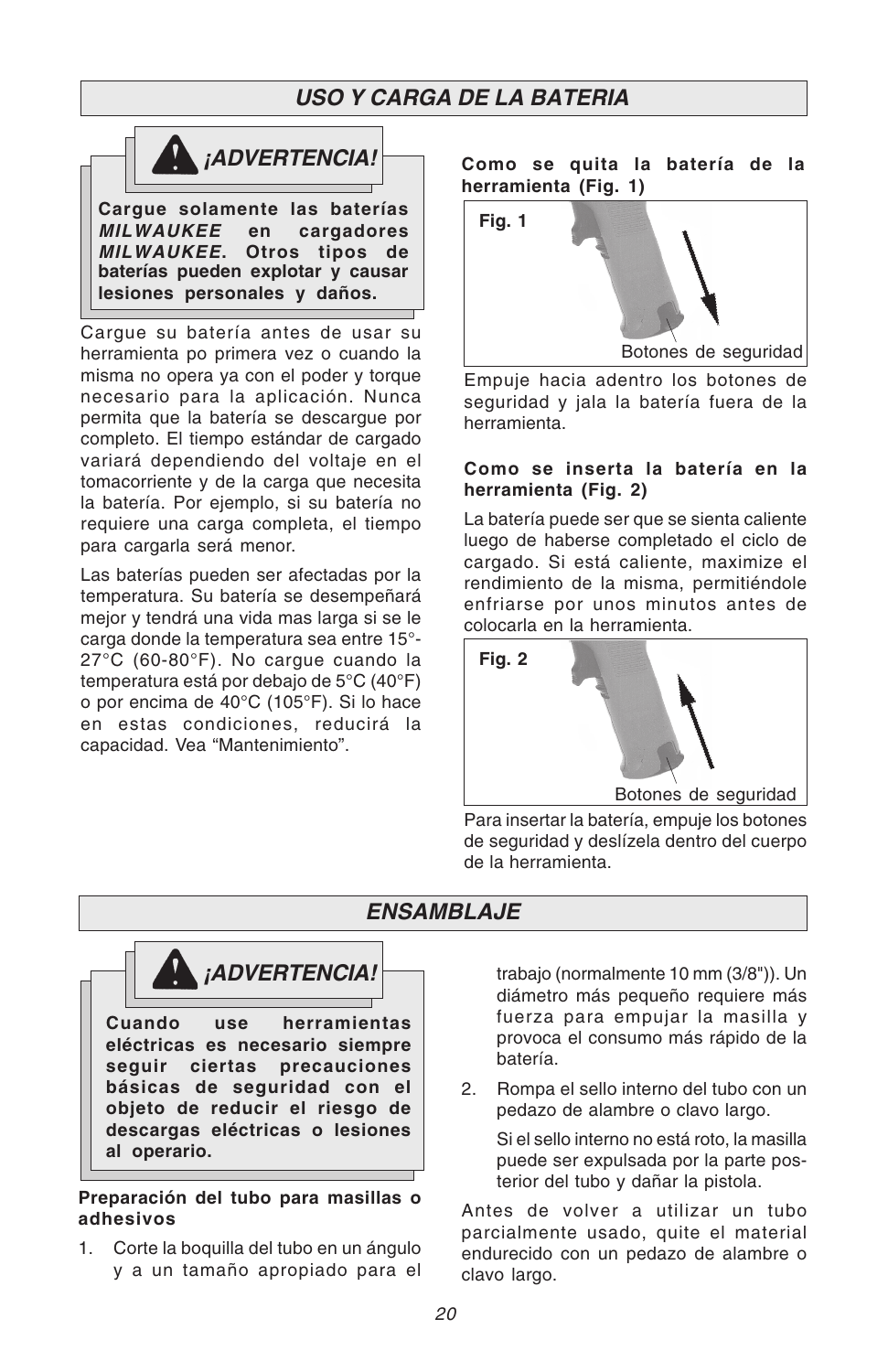**Instalación del tubo de masilla o adhesivo**



**Mantenga las manos alejadas del área del brazo móvil de la pistola para masillas. Los dedos pueden ser apretados entre el manguito del tubo y el brazo móvil.**



**anteojos con protectores laterales.**

#### **Accion y paro**

1. Empiece con el botón de control de velocidad en la posición "Low" (baja). Cuando el material empiece a salir del tubo, ajuste el control de velocidad para el ancho de gota y velocidad de alimentación apropiados. El tipo de material, la temperatura y el diámetro de la boquilla afectarán la velocidad del flujo.

**NOTA:** Para ajustar la velocidad, gire el botón en la parte superior de la pistola para masillas. Cuando use un tubo con un diámetro de corte pequeño, no opere la pistola a la velocidad más alta porque esto puede forzar el material hacia afuera, alrededor del cierre posterior del tubo.

- 2. Apriete el gatillo para distribuir la masilla.
- 3. Suelte el gatillo para detener la distribución de la masilla.
- 4. Deslice el seguro gatillo hacia arriba para evitar el encendido accidental. Deslice el seguro de gatillo hacia abajo para activar el gatillo.

#### **Embrague**

El motor está protegido por un embrague. Durante el uso normal el embrague no debe avanzar. Si el embrague continua avanzando por más de unos pocos segundos, verifique la siguiente lista para asegurarse que:

1. La punta de la boquilla está cortada.

- 1. Abra la cubierta del tubo.
- 2. Empuje el tubo de masilla hacia la parte frontal de la pistola.

El brazo móvil se retraerá a medida que empuja el tubo a su lugar.

3. Empuje la cubierta del tubo hacia arriba a su posición.

### **OPERACION**

- 2. El sello interno en el tubo de masilla está roto.
- 3. Se ha quitado el material endurecido de la boquilla.

Si el embrague continua moviéndose:

- 1. Coloque el botón de velocidad a una posición más baja.
- 2. Corte la boquilla de nuevo para que la abertura sea más grande.
- 3. Lleve la herramienta a un Centro de servicio MII WALIKEE

#### **Mecanismo Anti-goteo**

Esta pistola para masillas tiene un mecanismo anti-goteo que libera el brazo móvil cuando se suelta el gatillo.

#### **Apagado automático**

Cuando el tubo esté vacío, un interruptor de límite interno apagará el motor. Reemplace el tubo. La pistola no se volverá a encender hasta que el brazo móvil sea empujado hacia atrás, aun cuando el interruptor esté encendido.



#### **Accesorio del brazo móvil**

Los tubos para masillas varían en tamaños y diseños por lo tanto, esta pistola para masillas está equipada con un extensor del brazo móvil desmontable.

1. Si el embrague se mueve cuando el tubo esté vacío, retire el extensor del brazo.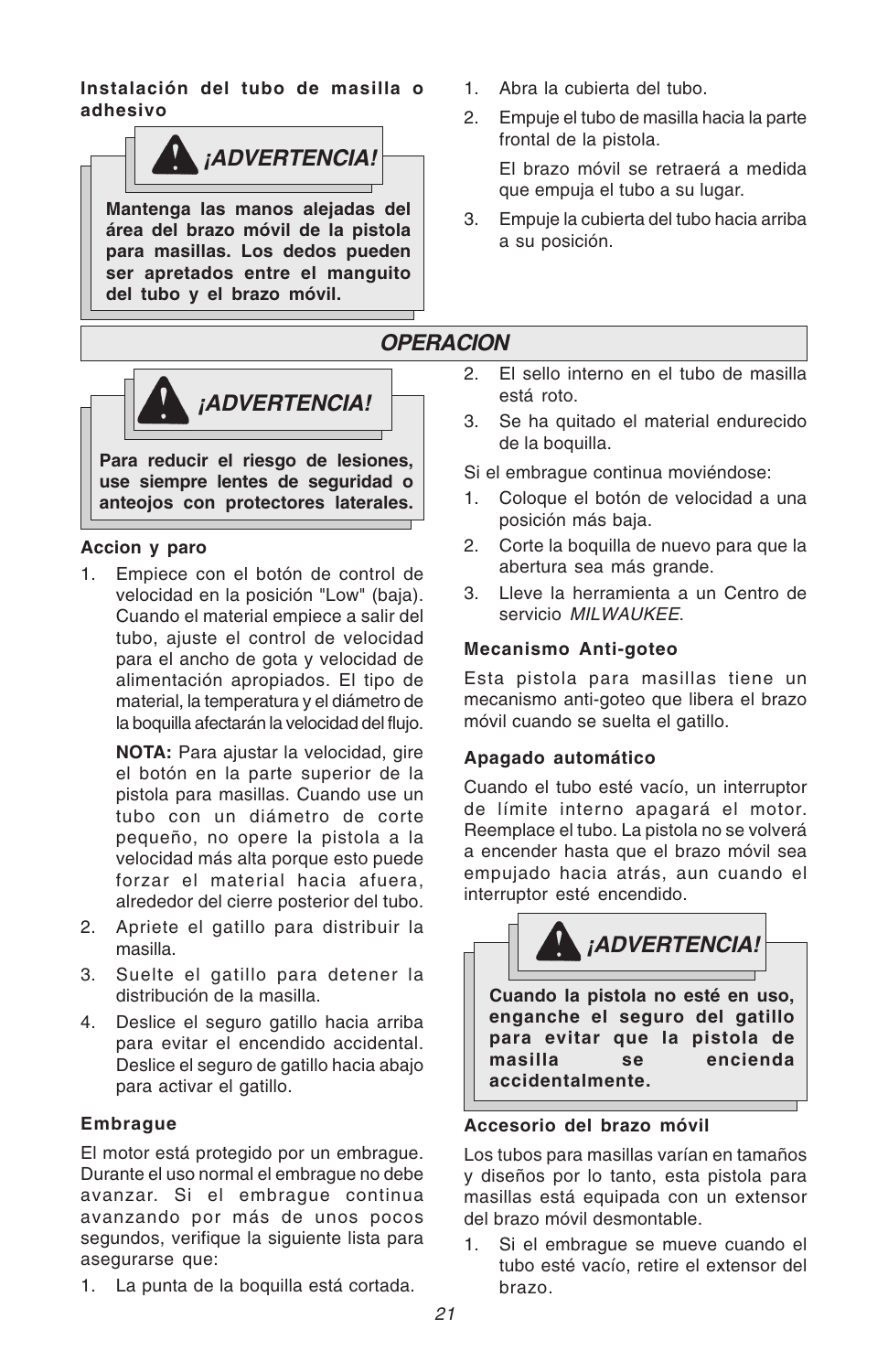2. Si el mecanismo de apagado automático detiene el brazo móvil cuando hay material en el tubo para masilla, asegúrese que el extensor del brazo esté montado en el brazo.

**NOTA:** Mantenga el brazo móvil libre de masilla. Retraer brazo móvil que está



Adopte un programa regular de mantenimiento y mantenga sus baterías y cargador en buenas condiciones. Despues de 6 meses a un año, dependiendo del uso dado, envíe su herramienta, batería y cargador, al Centro de Servicio MILWAUKEE mas cercano para que le hagan:

- **Lubricación**
- Inspección mecánica y limpieza (engranes, flechas, baleros, carcaza, etc.)
- Inspección eléctrica (batería, cargador, motor)
- Probarla para asegurar una adecuada operación mecánicay eléctrica

#### **Mantenimiento de la herramienta**

Si la herramienta no arranca u opera a toda su potencia con una batería completamente cargada, limpie, con una goma o borrador, los contactos de la batería y de la herramienta. Si aun asi la herramienta no trabaja correctamente, regrésela , con el cargador y la batería, a un centro de servicio MILWAUKEE para que sea reparada.

#### **Mantenimiento de las baterías**

Las baterías MILWAUKEE de Níquel-Cadmio operarán por muchos años y / o cientos de ciclos, cuando son usadas y mantenidas de acuerdo a las instrucciones. cubierto con masilla dañará a las partes internas de la pistola.

#### **Indicador del nivel de material**

La parte blanca muestra cuánto material queda. Cuando el indicador esté de color anaranjado, el tubo está vacío.

### **MANTENIMIENTO**

*iADVERTENCIA!* Una batería que está guardada, sin usarse, por seis meses, se descargará. Las baterías se descargan a razón de 1% por día. Con el objeto de maximizar la vida de la batería, cárguela batería cada seis meses aun si no la usa. No trabe el interruptor en la posición "ON", dejando la herramienta sin cuidados ya que se podría descargar la batería a un grado tal que no podría volver a cargarse nunca mas. Use una bateria MILWAUKEE hasta que va no trabaje con la potencia y el torque necesario para la aplicación requerida.

> Almacene su batería en un sitio seco y fresco. No lo almcene donde las temperaturas puedan exceder 50° C (120°F), como puede ser dentro de un vehículo o un edificio metálico durante el verano. Las altas temperaturas sobrecalentarán la batería, reduciendo la vida de la misma. Si se le guarda por varios meses, la batería perderá su carga en forma gradual. Se llevará entre uno y tres ciclos de carga y descarga con un uso normal, para que se restablezca la capacidad total de la batería. Durante la vida de la batería, el tiempo operativo de la misma se va reduciendo. Si este tiempo operativo se vuelve demasiado corto luego de una carga adecuada, significa que la vida útil de la batería ha sido concluída y deberá cambiarse por una nueva.

#### **Limpieza**



Limpie el polvo y suciedad de las ventilas del cargador y la herramienta. Mantenga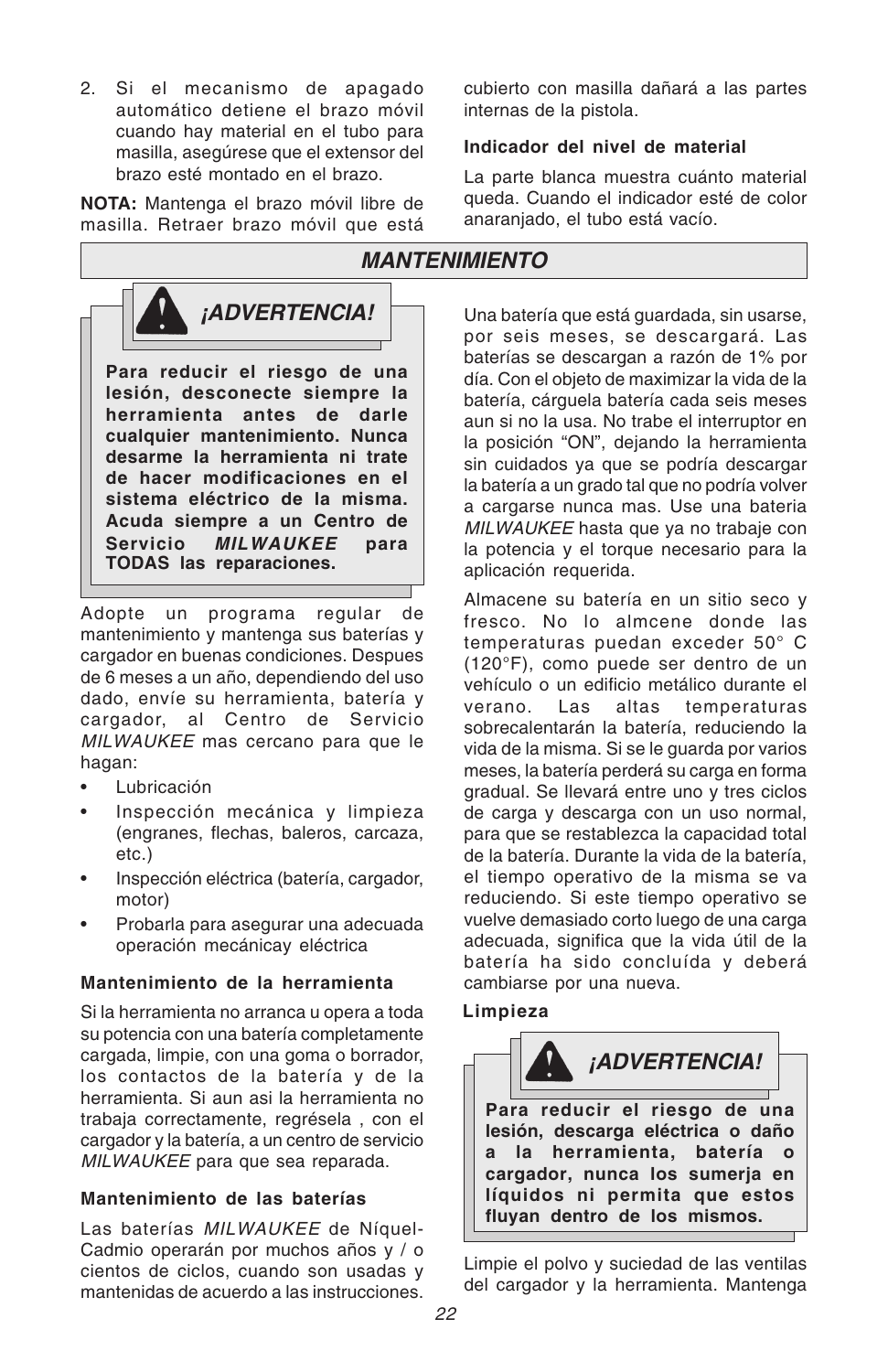los mangos y empuñaduras limpios, secos y libres de aceite o grasa. Use solo jabón neutro y un trapo húmedo para limpiar la herramienta, batería y el cargador, ya que algunos substancias y solventes limpiadores son dañinos a los plásticos y partes aislantes. Algunos de estos incluyen: gasolina, turpentina,thíner, lacas, thíner para pinturas, solventes para limpieza con cloro, amoníaco y detergentes caseros que tengan amonia. Nunca usa solventes inflamables o combustibles cerca de una herramienta.



#### **Sellos de Reciclaje de Baterías RBRC**

Los Sellos de Reciclaje de Baterías RBRC™ (véase "Simbología") en las baterías de su herramienta indican que MILWAUKEE ha hecho los arreglos pertinentes para reciclar dichas baterías con la Rechargeable Battery Recycling Corporation (Corporación de Reciclaje de Baterías Recargables, o RBRC por sus siglas en inglés). Al final de la vida útil de las baterías, devuelva éstas a la Oficina Principal/Centro de Servicio de MILWAUKEE o el distribuidor autorizado más cercano a usted. Si desea mayor información, visite el sitio web de RBCR en www.rbrc.org.

#### **Cómo desechar las baterías de níquel-cadmio**

Las baterías de níquel-cadmio son reciclables. Bajo ciertas leyes estatales y locales, puede ser ilegal desechar las baterías en el drenaje municipal. Deshágase de ellas de acuerdo con los reglamentos federales, estatales y locales.

#### **Reparaciones**

Si su herramienta, batería o cargador están dañados, envíela al centro de servicio más cercano de los listados en la cubierta posterior de este manual del operario.

#### **Garantía de la batería**

Las baterías para herramientas están garantizadas por un año a partir de la fecha de compra.

### **GARANTÍA LIMITADA DE CINCO AÑOS**

Todas las herramientas MILWAUKEE se prueban antes de abandonar la fábrica y se garantiza que no presentan defectos ni en el material ni de mano de obra. En el plazo de cinco (5) años a partir de la fecha de compra MILWAUKEE reparará o reemplazará (a discreción de MILWAUKEE), sin cargo alguno, cualquier herramienta (cargadores de baterías inclusive) cuyo examen determine que presenta defectos de material o de mano de obra. Devuelva la herramienta, con gastos de envío prepagados y asegurada, y una copia de la factura de compra, u otro tipo de comprobante de compra, a una sucursal de reparaciones/ventas de la fábrica MILWAUKEE o a un centro de reparaciones autorizado por MILWAUKEE. Esta garantía no cubre los daños ocasionados por reparaciones o intentos de reparación por parte de personal no autorizado por MILWAUKEE, abuso, desgaste y deterioro normal, falta de mantenimiento o accidentes.

Las baterías, linternas y radios tienen una garantía de un (1) año a partir de la fecha de compra.

LOS DERECHOS A REPARACIÓN Y REEMPLAZO DESCRITOS EN EL PRESENTE DOCUMENTO SON EXCLUSIVOS. MILWAUKEE NO SERÁ EN NINGÚN CASO RESPONSABLE DE DAÑOS INCIDENTALES, ESPECIALES O CONSECUENTES, INCLUYENDO LA PÉRDIDA DE GANANCIAS.

ESTA GARANTÍA ES EXCLUSIVA Y SUSTITUYE A TODA OTRA GARANTÍA, O CONDICIONES, ESCRITAS U ORAI FS. EXPRESAS O IMPLÍCITAS DE COMERCIALIZACIÓN O IDONEIDAD PARA UN USO O FIN DETERMINADO.

Esta garantía le proporciona derechos legales específicos. Es posible que usted tenga otros derechos que varían de estado a estado y de provincia a provincia. En aquellos estados que no permiten la exclusión de garantías implícitas o la limitación de daños incidentales o consecuentes, las limitaciones anteriores pueden que no apliquen. Esta garantía es válida solamente en los Estados Unidos, Canadá y México.